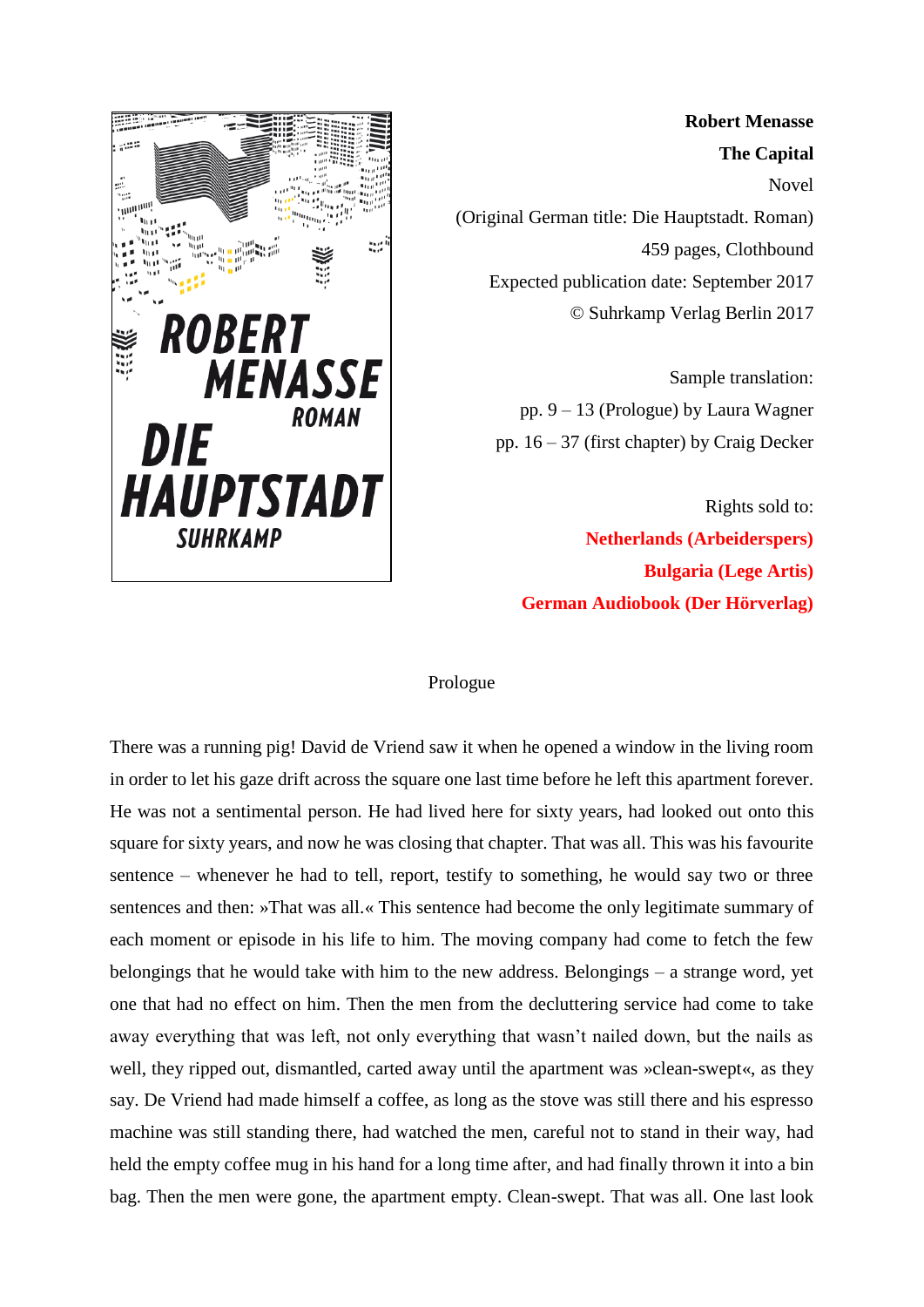out the window. There was nothing down there that he didn't know, and now he had to move out, because another time had arrived – and now he saw … indeed: Down there was a pig! In the centre of Brussels, in Sainte-Catherine. It had to have come from the Rue de la Braie, was running along the construction site fence in front of the house, de Vriend leant out the window and saw the pig, swerving to avoid some tourists at the corner of Rue du Vieux Marché aux Grains, almost running in front of a taxi.

Kai-Uwe Frigge, thrown forwards by the emergency stop, fell back into his seat. He grimaced. He was late. He was annoyed. What was it now? He was not, in fact, late, it was just that when he had a meeting, he made a point of arriving about ten minutes before the agreed-upon time, especially on rainy days, so that he could compose his clothing, his hair, wet from the rain, his fogged glasses, before the person he was meeting arrived –

A pig! Did you see that, monsieur?, the taxi driver yelled. Almost jumped right in front of my car! He was leaning over the steering wheel, stretching: There! There! Do you see it?

Now Karl-Uwe Frigge saw it. He wiped the car window with the back of his hand, the pig was running away to the side, the animal's wet body shimmering in a dirty pink hue in the light from the streetlamps.

We're here, monsieur! Can't get any closer. What do you know?! A pig jumping almost right in front of my car. Stroke of luck, let me tell you!

Fenia Xenopoulou was sitting at the first table next to the big window overlooking the square in the Menelas restaurant. She was annoyed with herself for having come so early. It wouldn't seem confident if she were already sitting here waiting when he arrived. She was nervous. She had been worried that there would be a traffic jam due to the rain, had anticipated too long a journey. Now she was sitting in front of her second ouzo. The waiter was buzzing around her like a bothersome wasp. She stared at her glass and ordered herself not to touch it. The waiter brought a fresh jug of water. Then he brought a small plate of olives – and said: A pig!

Excuse me? Fenia looked up, saw the waiter staring out onto the square, mesmerised, and now she saw it: The pig was running towards the restaurant, in a ridiculous gallop, those short legs swinging back and forth underneath the round, heavy body. At first she thought it was a dog, one of those revolting beasts fattened by their widowed owners, but – no, it was indeed a pig! Looking almost like something out of a picture book, she saw the snout, the ears, as lines, as contours, that's how you draw a pig for a child, but this one appeared to come from a children's book of horrors. It wasn't a boar, it was a dirty, but unmistakably pink domestic pig that had an air of craziness about it, of threat. Raindrops were running down the window; blurrily, Fenia Xenopoulou saw the pig slowing down in front of some pedestrians suddenly, legs stretched, it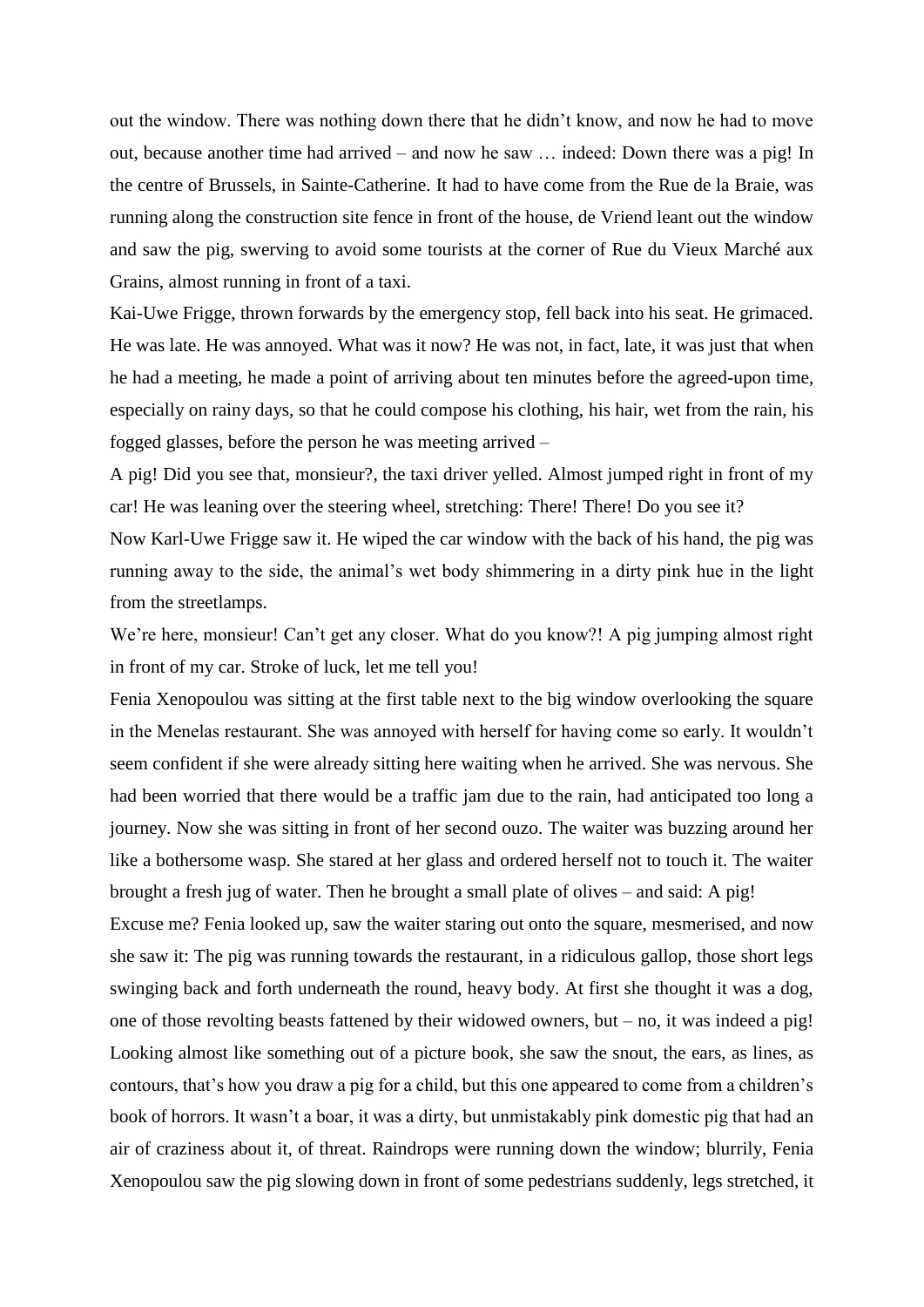was slipping, threw itself to the side, buckled, gained traction, and galloped backwards, now towards the Atlas Hotel. At that moment, Ryszard Oswiecki was leaving the hotel. As soon as he had stepped out of the elevator, while crossing the hotel lounge, he had pulled the hood of his jacket over his head; now, he stepped out into the rain, hurriedly, but not too fast, he didn't want to be noticed. The rain was a fortunate coincidence: hood, hurried pace, that was completely normal and inconspicuous under these circumstances. Nobody was supposed to be able to testify later that they had seen a man fleeing, about this old, approximately this tall, and the colour of the jacket – of course they could recall that as well … He quickly turned right, that's when he heard excited yells, a scream, and a strange squeaking pant. He stopped for a moment, looking back. Now he noticed the pig. He couldn't believe his eyes. A pig was standing between two of those wrought-iron pillars lining the hotel courtyard, it stood there with its head bowed, the stance of a bull about to attack, it had something ridiculous, but at the same time something threatening about it. It was a complete mystery: Where did this pig come from, and why was it standing there? Ryszard Oswiecki got the impression that all life on this square, at least as far as he could see now, had stiffened and frozen, the animal's small shimmering eyes reflecting the hotel's neon-lit façade – that's when Ryszard Oswiecki began to run! He ran to the right, looked back one more time; panting, the pig yanked up its head, took a few small steps backwards, turned around and ran right across the square, over to the tree line in front of the Flemish cultural centre De Markten. The pedestrians who had observed the scene were looking at the pig, not the hooded man – and now Martin Susman saw the animal. He lived in the house next to the Atlas Hotel, opened the window in just this instance in order to air out the room, and couldn't believe his eyes: That looked like a pig! He had just been thinking about his life, about the coincidences that had led to the fact that he, a child of Austrian farmers, was now living and working in Brussels; he was in a kind of mood in which everything seemed crazy and alien to him, but a freely running pig down on the square, that was just too crazy, it could only be his mind playing a trick on him, a projection of his memories! He looked, but he couldn't see the pig any longer.

The pig was running towards St. Catherine's Church, crossing Rue Sainte-Catherine, bearing left, dodging the tourists coming out of the church, ran past the church to the Quai aux Briques, the tourists laughed, they probably thought the stressed out, almost collapsing animal a piece of folklore, or some local phenomenon. Some would later search their guidebooks for an explanation. Weren't bulls chased through the streets of Pamplona, Spain, on some holiday or other? Maybe they did the same thing with pigs in Brussels? When you experience the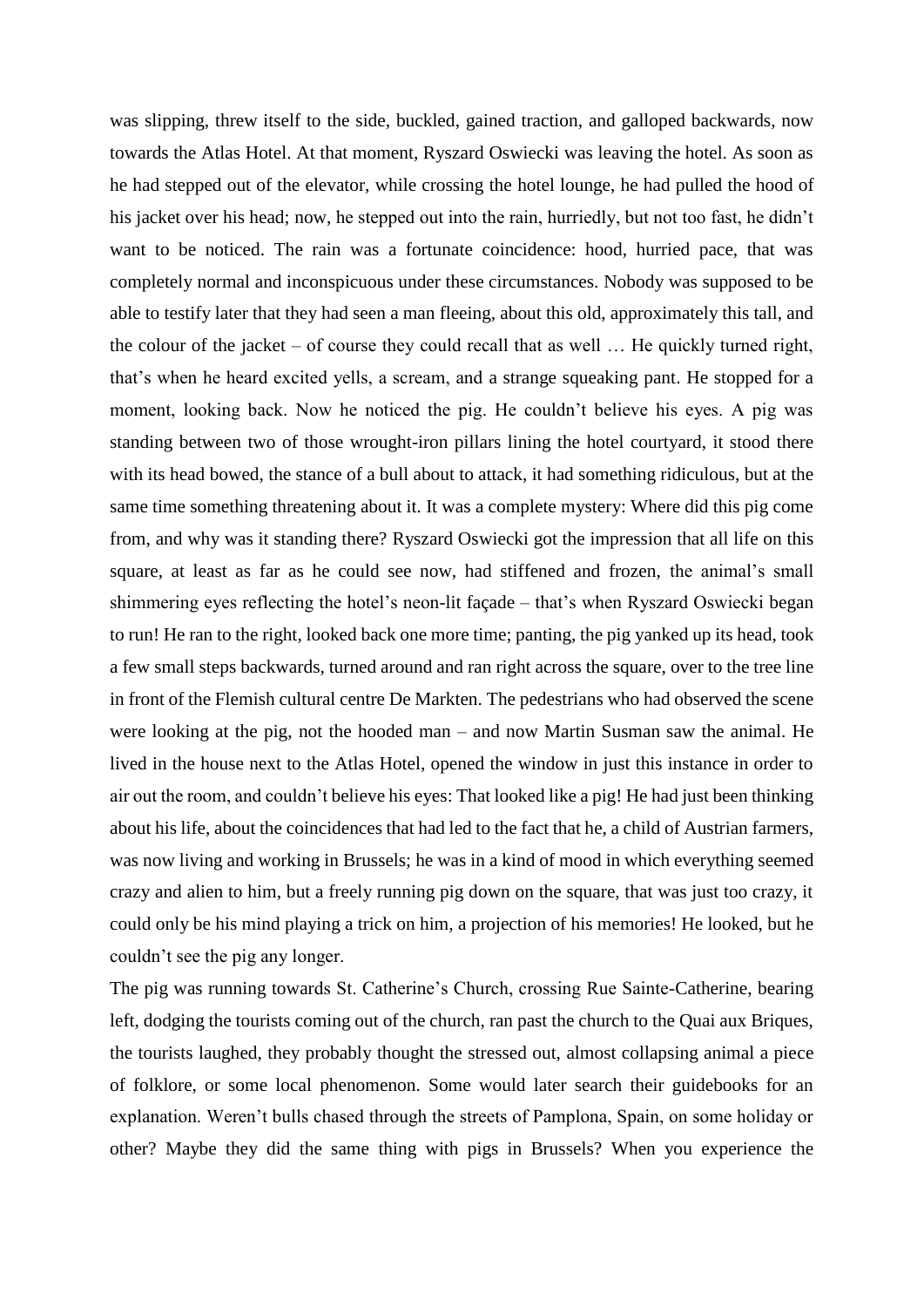inconceivable in places where you don't expect to understand everything anyway – how jolly is life then.

At that moment, Gouda Mustafa was turning the corner and almost collided with the pig. Almost? Didn't it touch him, brushing against his leg? A pig? Gouda Mustafa jumped aside in panic, lost his balance and fell. Now he was lying in a puddle, tossing and turning, which only made matters worse, but it wasn't the dirt in the gutter, it was the touch, if there had been any at all, of the unclean animal by which he felt stained.

Then he saw a hand reaching down towards him, he saw the face of an elderly man, a sad, worried face, wet with rain, the old man appeared to be crying. This was Professor Alois Erhart. Gouda Mustafa didn't understand what he was saying, he only understood the word »okay«. Okay! Okay!, said Gouda Mustafa.

Professor Erhart kept talking, in English, he said that he had also fallen today, but he was so confused that he said »failed« instead of »fell«. Gouda Mustafa couldn't understand him, he repeated: Okay!

Then the sirens arrived. The rescue. Police. The whole square was bustling, flickering, fluttering in the blue lights. The emergency vehicles sped towards the Atlas Hotel, sirens wailing and blue lights flashing. The skies over Brussels did their part: It was raining. Now it seemed to be raining flashing blue drops. Now a strong gush of wind on top of that – yanking up a few pedestrians' umbrellas and turning them inside out. Gouda Mustafa took Professor Erhart's hand, let himself be helped up. His father had warned him about Europe.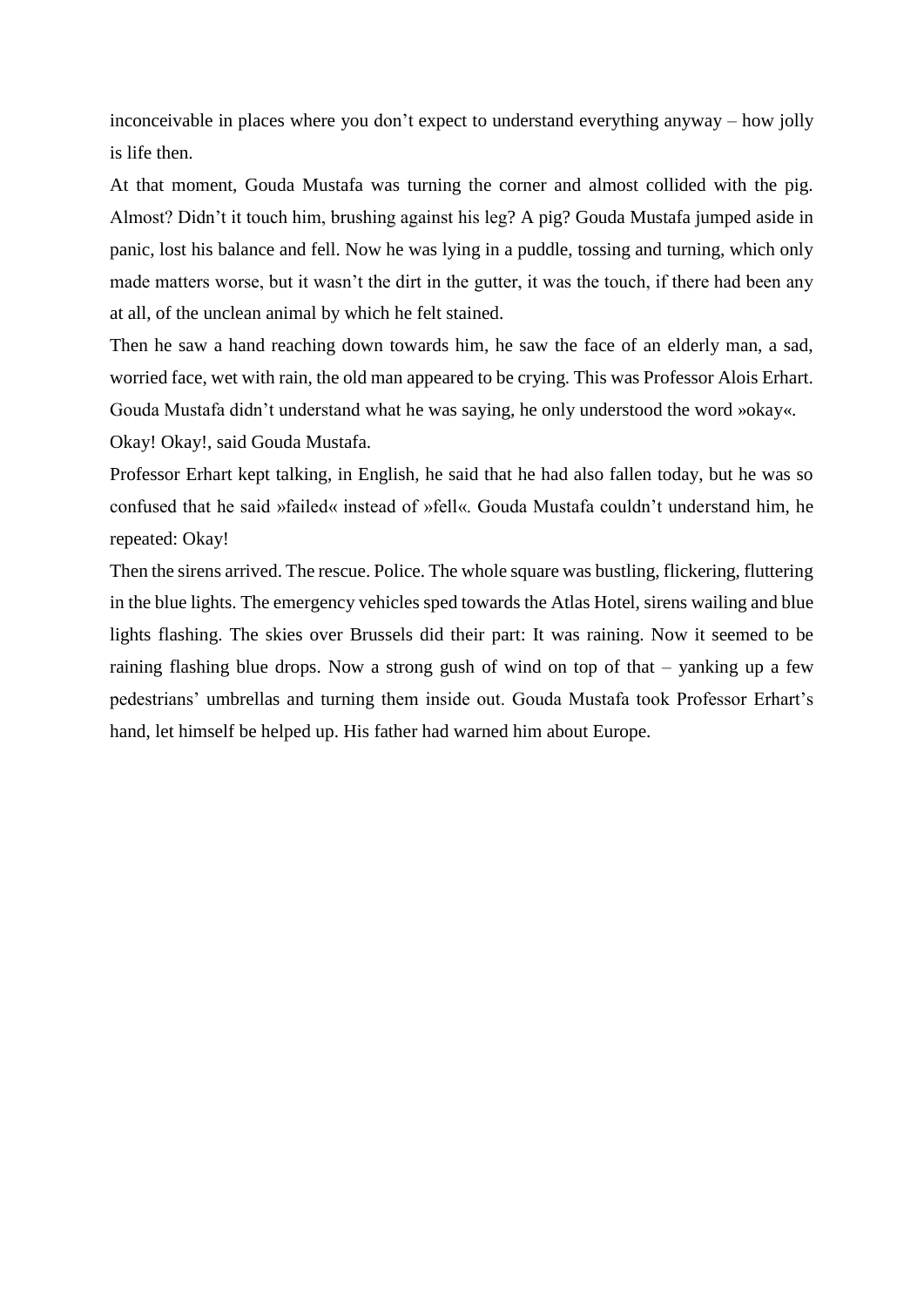## Chapter One

Coherences Don't Really Have to Exist,

But Without Them, Everything Would Fall Apart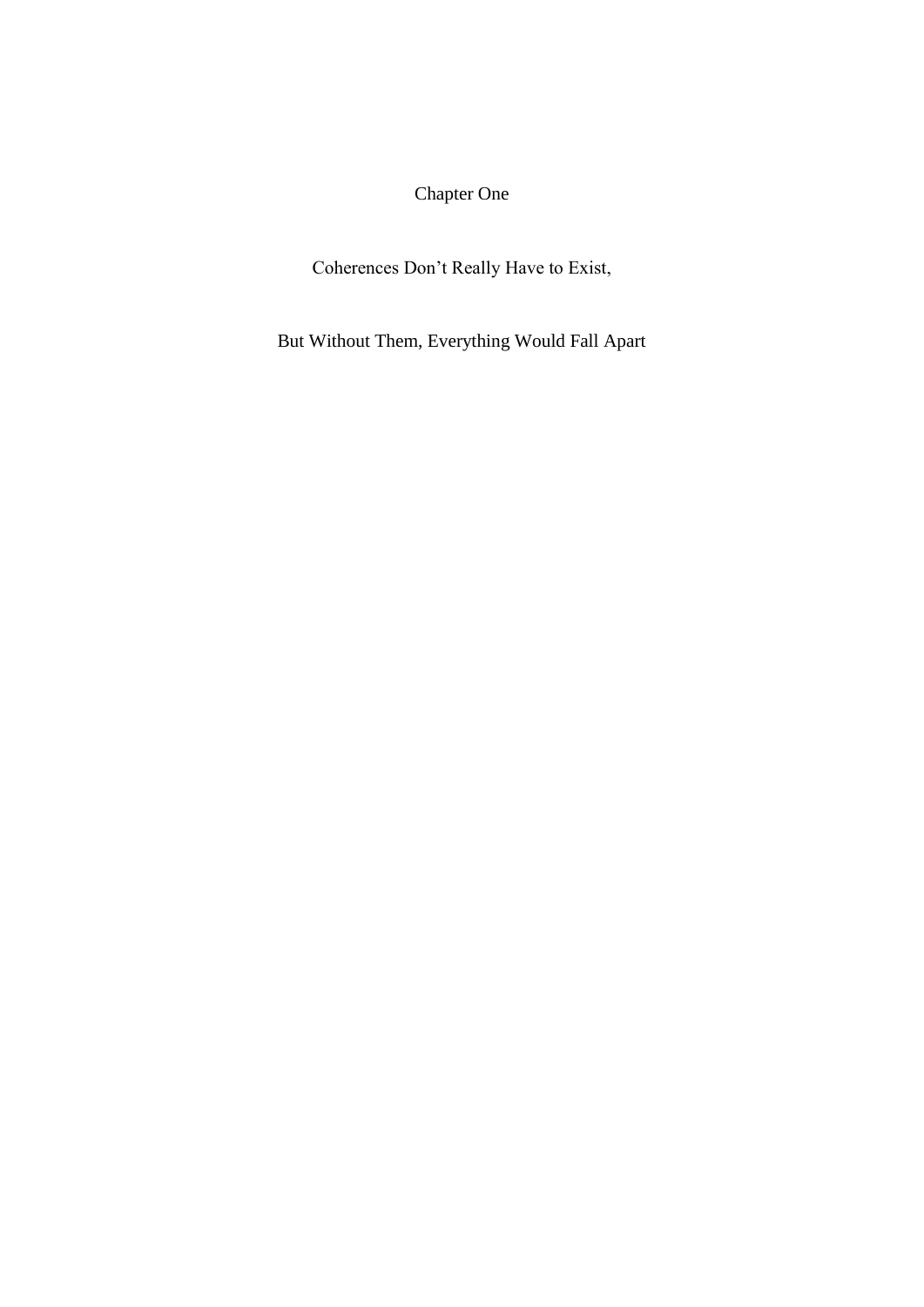Who invented mustard? That's not a good way to start a novel. But then again, there can't even be a good way to start since, whether good or less good, there is no beginning at all. Every conceivable first sentence is already an ending, even if things continue on after that. It stands at the end of however many thousands of pages that will never be written: the prehistory.

Actually, you should, whenever you begin reading a novel, be able to turn back right after the first sentence. That was Martin Susman's dream. That's what he actually always wanted to become: a teller of prehistories. He had interrupted his study of archeology and then started—well, it doesn't matter, it's not really pertinent, it belongs to the prehistory that has to be edited out of every start of a novel since otherwise at the end it would never come to the beginning.

Martin Susman was sitting at his desk, having pushed his laptop aside, and squeezed two different tubes of mustard—one a spicy British one, the other a sweet German one—onto a plate wondering who had invented mustard. Who came up with the quirky idea of producing a paste that would completely cover over its own taste without tasting good itself? How was it possible it could establish itself as a mass-produced article? It is, he thought, a product like Coca Cola. A product nobody would miss if it all of a sudden weren't there. On his way home, Martin Susman had stopped in a Delhaize store located on the Boulevard Anspach and bought two bottles of wine, a bunch of yellow tulips, a bratwurst, and, to go along with it, mustard. Two tubes, in fact, because he couldn't decide between sweet and spicy.

The bratwurst was bubbling and sizzling in the pan, the burner was much too high, the pork was burning and the wurst was charred, but Martin paid no attention to that. He sat there and stared at the somewhat lighter yellowish and, next to them, darker brown mustard clumps on the white plate, miniature sculptures of doggie do. Staring at mustard on a plate while a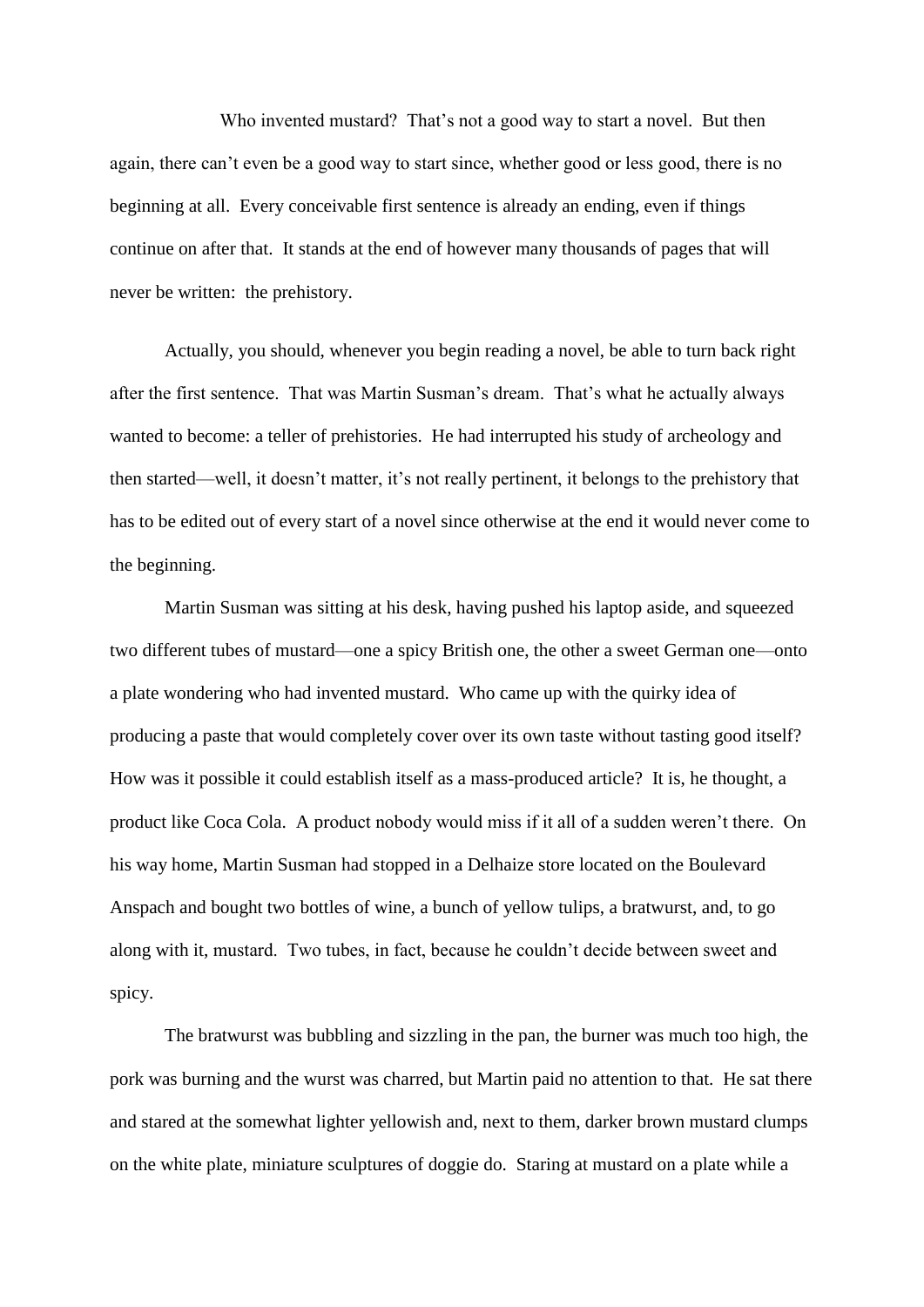wurst is burning in the pan has not yet been described in the professional literature as a clear and typical symptom of depression, but we can certainly interpret it as one.

The mustard on the plate. The open window, a sheet of rain. The musty air, the stench of charred meat, the crackle of the bursting intestine and burning fat, the fecal sculptures on the porcelain—that's when Martin Susman heard the shot.

He wasn't frightened. It sounded as if in the apartment next door a champagne bottle had been opened. Behind the peculiarly thin wall, however, there wasn't an apartment, but a hotel room. Next door was the Hotel Atlas. What a euphemistic name for that inconsiderable building in which, above all, hunched over lobbyists, pulling their trolley bags behind them, dismounted. Again and again, Martin Susman would hear through that wall things that, though he paid them no heed, he would rather not have heard. Reality TV or, who knows, just reality, snoring, or groaning.

The rain was falling harder. Martin had wanted to leave the house. He was well prepared for Brussels. At his going away party in Vienna, he had received thoughtful and apt gifts of equipment for Brussels including nine umbrellas, from a classical British "long" to a German "Knirps" and all the way to the Italian "mini" in three Benetton colors, along with two rain ponchos for bicyclists.

He sat inertly in front of his plate, staring at the mustard. That he could subsequently tell the police the exact time at which the shot was fired was due to the fact that what he thought had been the opening of a champagne bottle caused him to open a bottle of wine. With each passing day, he kept pushing back the time he started drinking as far as possible. He never began before 7:00 p.m. He looked at the clock. It was 7:35 p.m. He went to the refrigerator, took out the wine, turned the burner on the stove off, tipped the wurst into the trash can, placed the pan into the kitchen sink, and turned on the faucet. The water hissed as it hit the hot pan. Stop staring into space, his mother used to hiss at him when he would sit in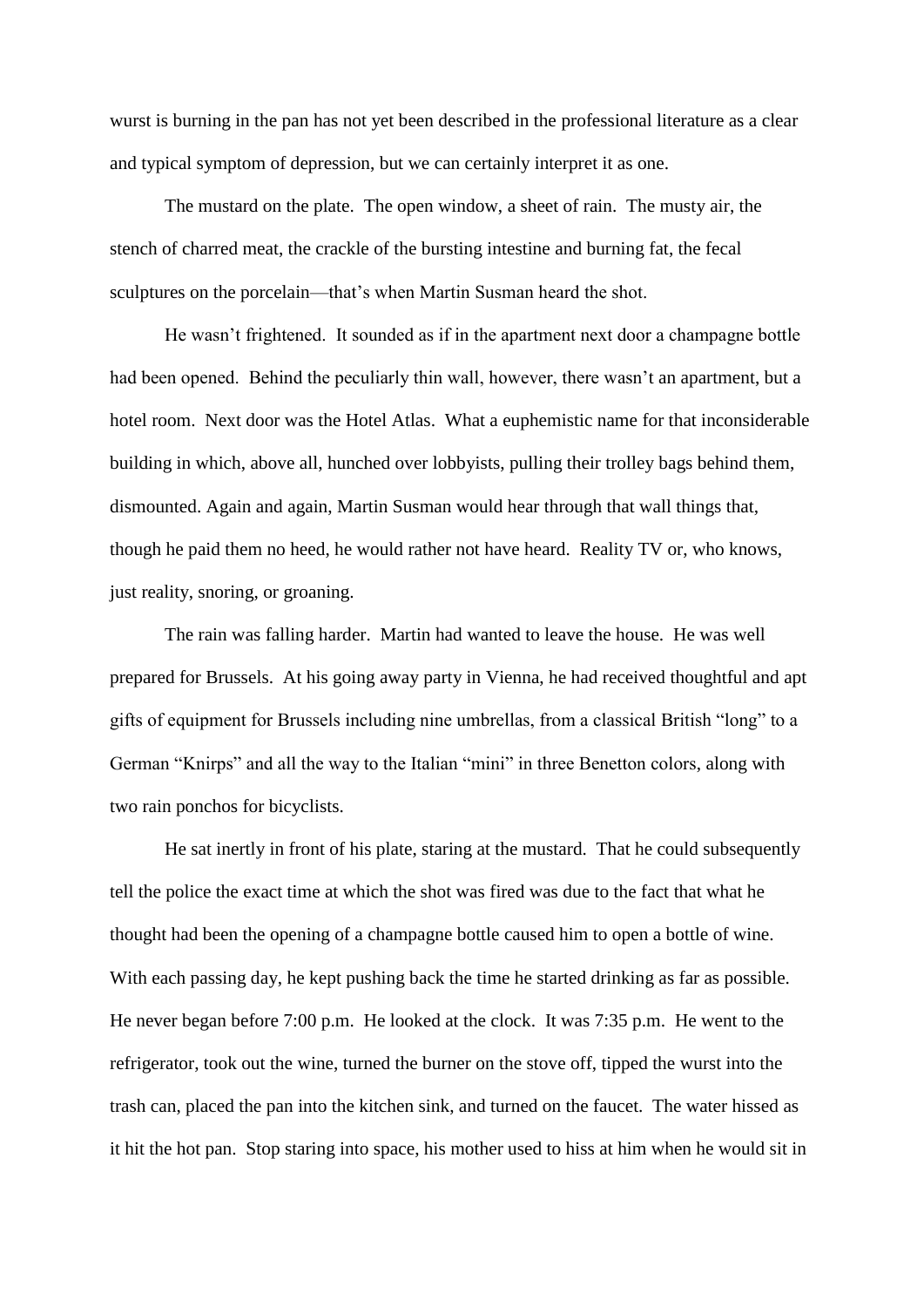front of a book and stare with a blank look on his face instead of helping to feed the pigs or clear away their dung.

Dr. Martin Susman sat there with a plate of mustard before him, poured himself a glass of wine, and then another one. The window was open. Every now and then, he would get up, go to the window, look out of it for a bit, and then return to the table. By the time he was on his third glass, the blue light had swept across the window onto the walls of the room. The tulips twinkled rhythmically bluish in the vase on the mantle. Then the telephone rang. He didn't answer it. It should ring a few more times. Martin Susman looked at the display and saw who was calling. He didn't answer.

Prehistory. It is as momentous and, at the same time, unremarkably flickering as the eternal light in the Church of Saint Catherine at the other end of the Vieux Marché aux Grains Square where Martin Susman lived.

A few passersby escaped from the rain into the church. They stood around indecisively or walked through the nave. The tourists leafed through their guidebooks and followed the maps listing the places of interest: "Black Madonna, 14th Century," "Portrait of St. Catherine," "Typical Flemish Pulpit, most likely from Mechelen," "Tombstones by Gilles-Lambert Godecharle" …

And every now and then, a flashbulb.

The man sitting alone in one of the church pews appeared to be praying. His elbows were elevated, his chin was resting on his clasped hands, and his back was bowed. He was wearing a black jacket with a hood he had pulled over his head. If it didn't say "Guinness" on the back of his jacket, you could have mistakenly took him at first glance for a monk in a cowl.

The jacket with the hood was on account of the rain in Brussels, but the impression he made with it revealed something fundamental about the man. He was, in his way, indeed a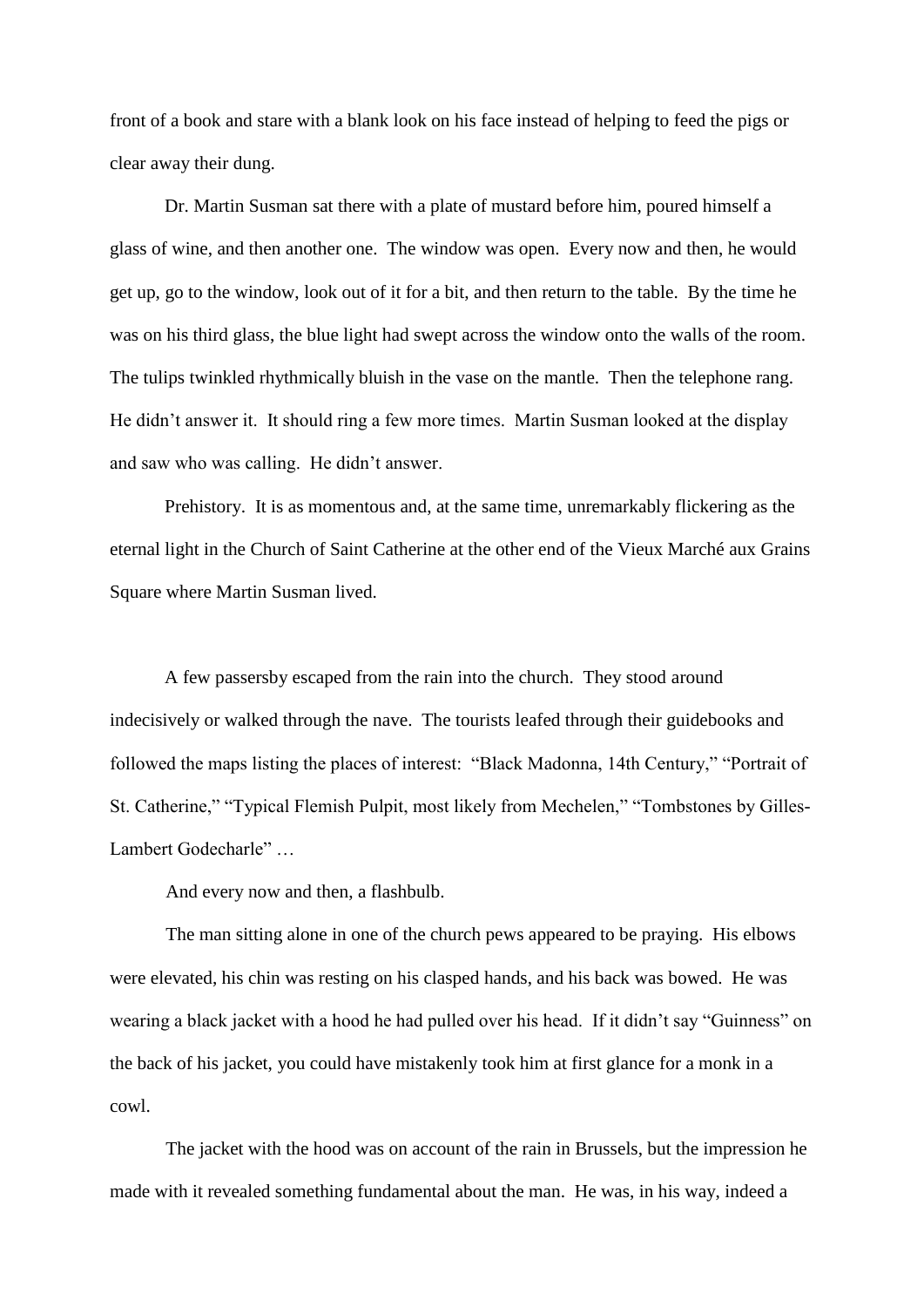monk. He considered his monkishness and what he understood that to be—asceticism, meditation, and spiritual exercises—as his salvation for a life that was incessantly threatened by chaos and distraction. For him, that wasn't tied to an order or a cloister or to otherworldliness. Everyone could, indeed, must be, no matter what his occupation or function was, a monk in his own field, whose task consisted in being a devoted servant to a higher will.

He loved contemplating the tortured man on the cross and thinking about death. For him, that was an emotional purification, an intensification of thought, and a strengthening of energies every time.

That was Mateusz Oświecki. His given name, however, which also appeared in his passport, was Ryszard. Oświecki only got the name Mateusz as a student at the Lubrański-Academy seminary in Poznań**,** where every "enlightened pupil" received one of the surnames of the eleven Apostles. He was rechristened and anointed as "Matthew, the Tax Collector." Although he withdrew from the seminary, he retained the name as his *nom de guerre*. The borders at which he had to show his passport, he crossed as Ryszard. As a secret serviceman, based on the testimonies of a few of his former contact people, he was known as "Matek," the familiar form of Mateusz. As Mateusz he fulfilled his mission, as Matek he was being searched for, as Ryszard he slipped through the cracks.

Oświecki didn't pray. He didn't form silent sentences beginning with "Lord" that were always mere wishes, "Give me the power—" to do this or that, "Bless—" this or that … One had nothing to wish for from an absolute spirit who remained silent. He contemplated the man nailed to the cross. The experience that person had exemplary done for humanity and, in the end, also had spoken out about, was that of being completely abandoned at the moment of confrontation with the absolute: when the shroud is slit open, lacerated, gashed, pierced, and torn open, when the screams of life's agonies pass over into a whimper and, ultimately, silence. Only in silence is life close to the omnipotent spirit, which, in an inconceivable quirk released the antithesis of its very being from within itself: time. A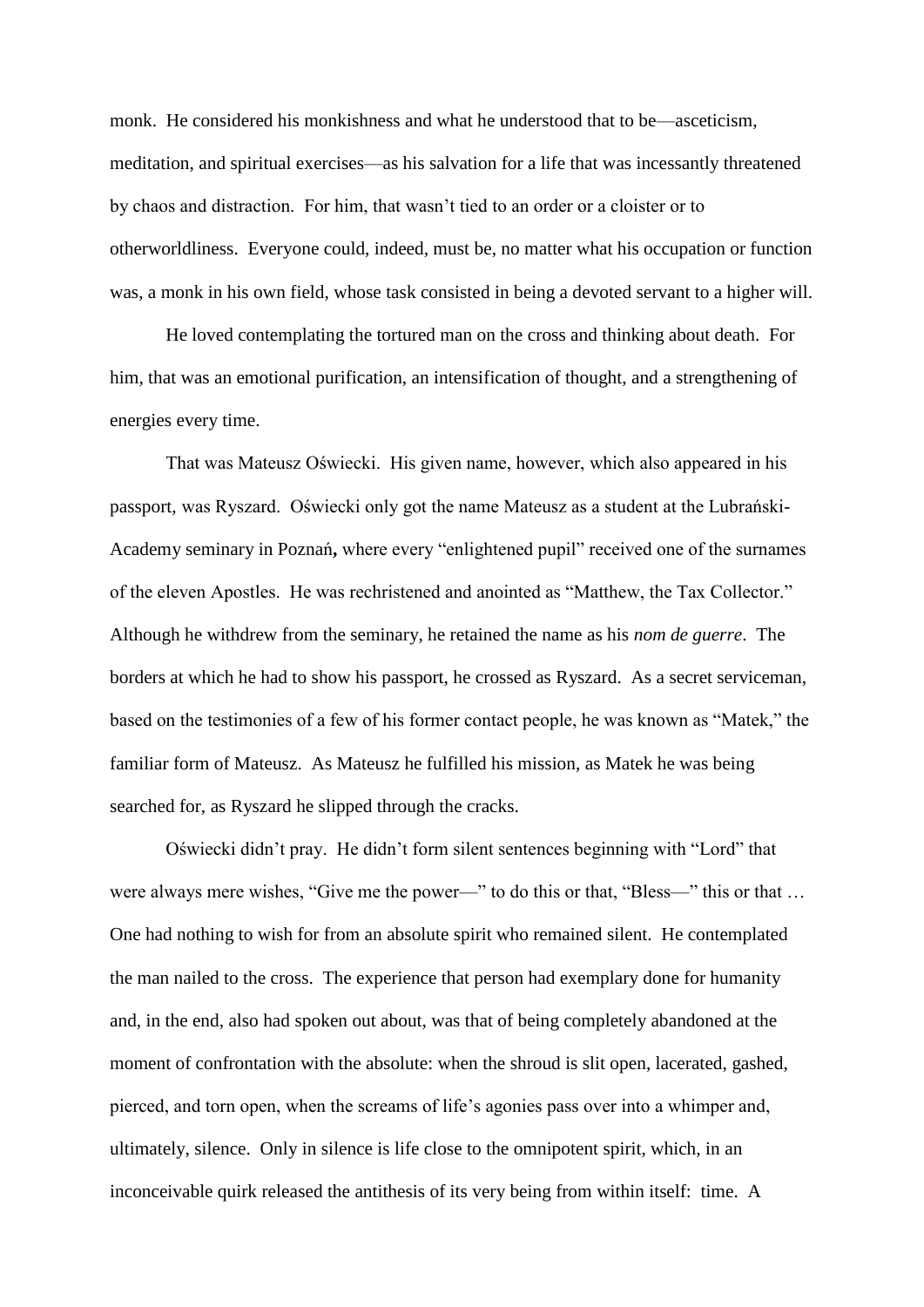person can, from the moment he is born, go back and back and further back, eternally, eternally backwards. He won't come to any beginning and, given his foolish sense of time, will only comprehend one thing: He, before he was, had eternally not been anything. And he can think ahead, from the moment of his death until well into the future, he will not encounter any end, just this insight: He will eternally no longer be. And the interlude between eternity and eternity is time – the blustering, the babel of voices, the stamping of machines, the motors booming, the banging and cracking of weapons, a clamor of pain and the distraught shrieks of pleasure, the chorales of the angry and joyously deceived masses, rolling thunder and gasps of fear in the microscopic terrarium of the soil.

Mateusz Oświecki contemplated the tortured man.

He hadn't folded his hands. With clasped hands, he pressed his fingernails into the palms of his hands until his knuckles cracked and his skin burned. He felt a pain that was older than he himself. He could desperately retrieve that pain at any time. His grandfather Ryszard joined the underground at the beginning of 1940 to fight under General Stefan Rowecki in the Polish resistance against the Germans. In April of the same year, he was betrayed, arrested, and, ultimately, publicly shot in Lublin as a partisan. His grandmother was eight months pregnant at the time; the child was born in May 1940 in Kielce and was given the name of his father. To avoid any kind of kin liability, the child was brought to the family of his great uncle in Poznań, where he grew up and, at the age of sixteen, experienced the insurrection. The young high school student aligned himself with the group around Major Franczak to fight in the anticommunist resistance. He was deployed in sabotage acts, eventually in kidnappings by security police—and, in the year 1964, was betrayed by a comrade for 6,000 zloty. He was arrested in a conspiratorial apartment and, in a basement of the security police, tortured to death. Back then, his fiancée Maria was already pregnant; the child came into the world in February 1965 in the village of Kozice Gorne and was christened in the name of his grandfather and father. Another son who could never meet his father. His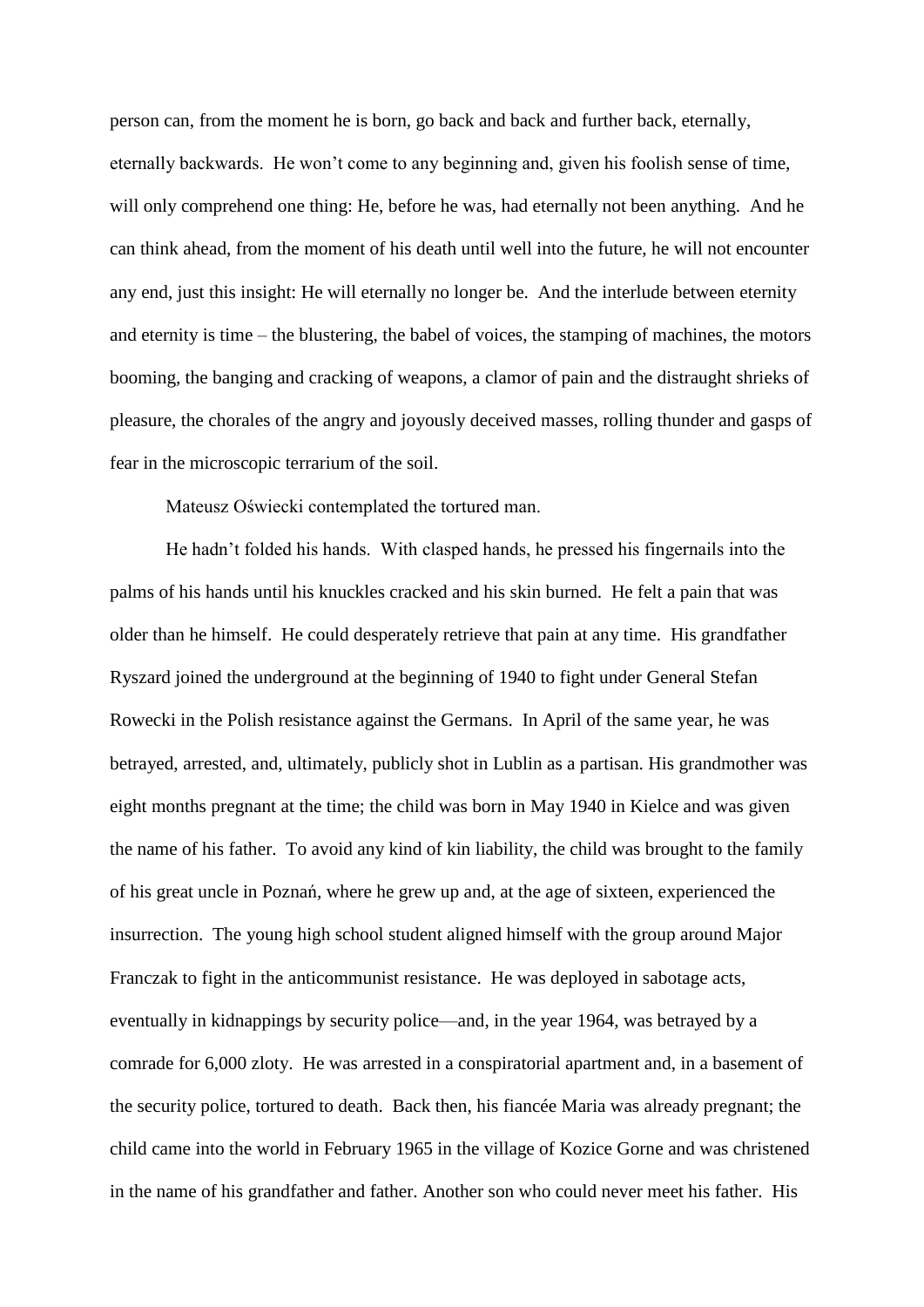mother didn't tell many stories. Once: "We would meet in the fields or the forest. He would come to our rendezvous with a pistol or a grenade."

An eternally silent grandfather. An eternally silent father. The Poles, Matek learned, always fought for Europe's freedom. Everyone who entered the fight was raised in the fight and fought until they perished in it.

His mother traveled with him to the priests, searched for proponents, and purchased letters of recommendation. She trusted the protection the church could provide. Ultimately, she was able to accommodate him among the school brothers in Poznań. There he experienced the vulnerability of the human body. Blood is a lubricant to penetrate the closed hull, skin just dank parchment upon which a knife draws maps, a mouth, and a noisy baby a black hole that is filled until the last sound dies out silently, which is supposed to expend life. And there he also received a completely new concept of "Underground." When the pupils received their apostolic protective names, they were ushered into the phenomenal catacombs of the massive cathedral of Poznań, into the secret underground vaulted and burial chambers, over stone steps, which, in the torchlight, sparkled and shimmered down into the deepest underground passageway, a final last coarse chamber, which proved to be a sunken chapel of death and eternal life: a barrel vault in the tenth Christian century under the blood-soaked hundred feet of earth carved in stone. On the front side of the room there was a monumental cross with a frightfully naturalistic Christ figure, behind which there were reliefs of angels coming out from underneath a rock or going back into it, terribly lively in flickering flames. And in front of that a Madonna—the sort of which young Ryszard had never seen before, in no church, in no portrayal in his books. She was completely mummified! The Madonna wore a cloak, which she had draped over her forehead, nose, and mouth such that a narrow slit of her eyes could be seen, her eye sockets so deep and so dead as they could only have been after a thousand years of tears. All of that, as well as the altar, chiseled and formed from the stone and clay marl of the geological stratum that's broken through here. Benches of cold stones on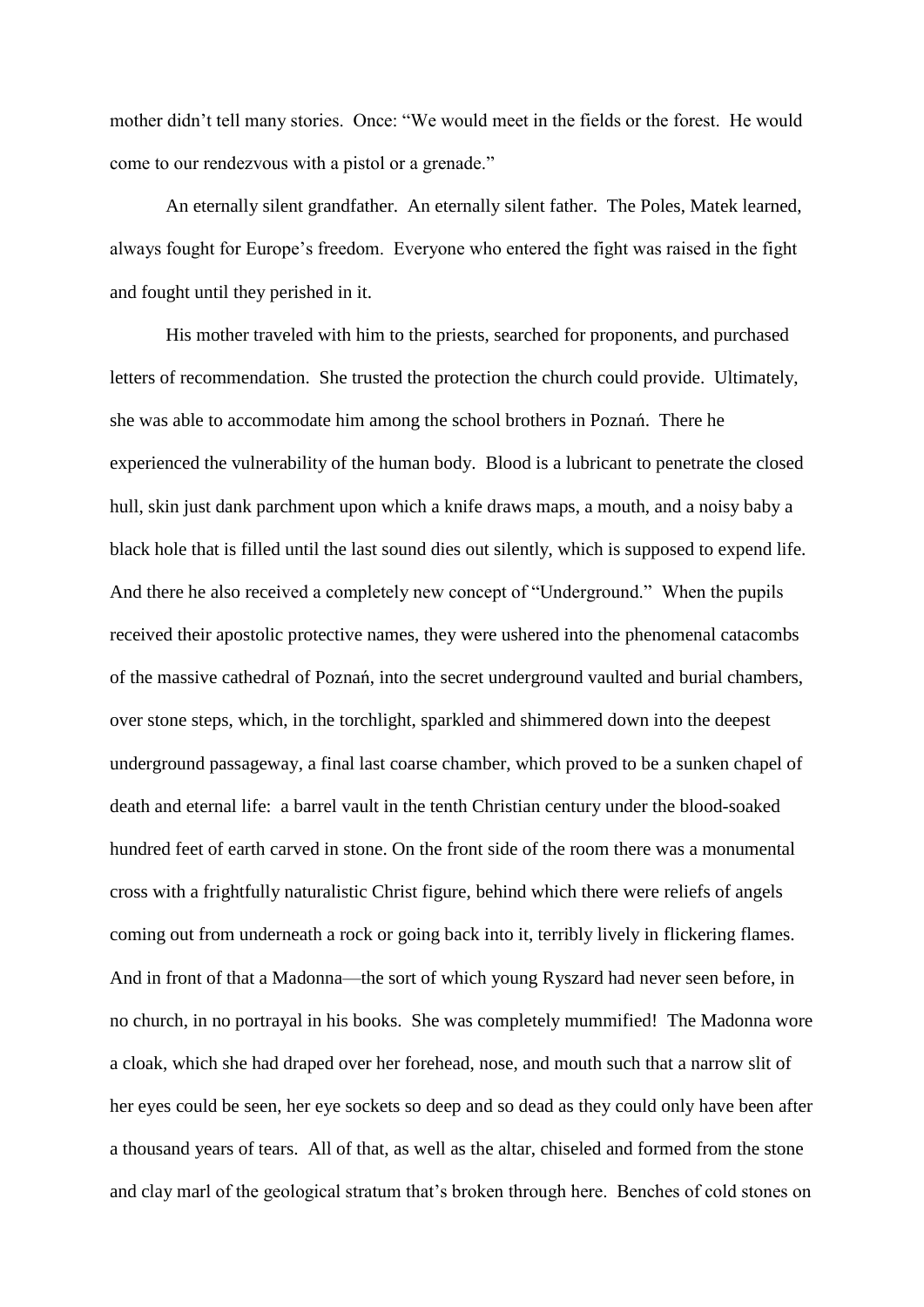which, with their back to Ryszard and the other entering pupils, eleven monks were sitting in their black frocks, their sunken heads covered by their hoods.

The pupils were led through the middle aisle between the praying monks and forward to Christ, where they were crossed and then told to turn around. Ryszard looked back and then he saw: beneath the hoods, the skulls were shimmering. The rosaries in the monks' hands were hanging on phalanges—those monks were skeletons.

Man is closer to God under the earth than on top of a mountain.

Mateusz Oświecki tapped his fingertips against his forehead repeatedly. He felt very thin and moldy. And in his abdominal cavity, somewhat to the left beneath his navel, he felt a burning. He knew that death was burning there. It didn't cause him to be afraid, however. In fact, it reduced his fears.

Those skeletons in frocks were the mortal remains of the Mission Bishop Jordan and the founding members of the Diocese of Poznań. For almost a thousand years now, they have been persisting here in eternally silent prayer. In front of those eleven skeletons, each pupil received one of the eleven apostle names. Eleven? There was no Judas? Yes, there was. But to have given a student named Peter, God's first deputy on earth, would have been hubris. Whoever is chosen, can also get to Peter via John or Paul.

Mateusz Oświecki pressed the palms of his hands over his ears. So many voices in his head. He closed his eyes. Too many images. That wasn't a memory, wasn't a prehistory. That was there now, now, just as he sat there now in front of the crucified. And like the burning in his stomach. He wasn't afraid, just that clammy feeling, like you have before a big test or before a difficult task. An exam you can only take once is the hardest of all. He opened his eyes again, looked up, and saw the scar in the side of the redeemer.

Ultimately, Mateusz Oświecki envied his victims. They already had their punishments behind them.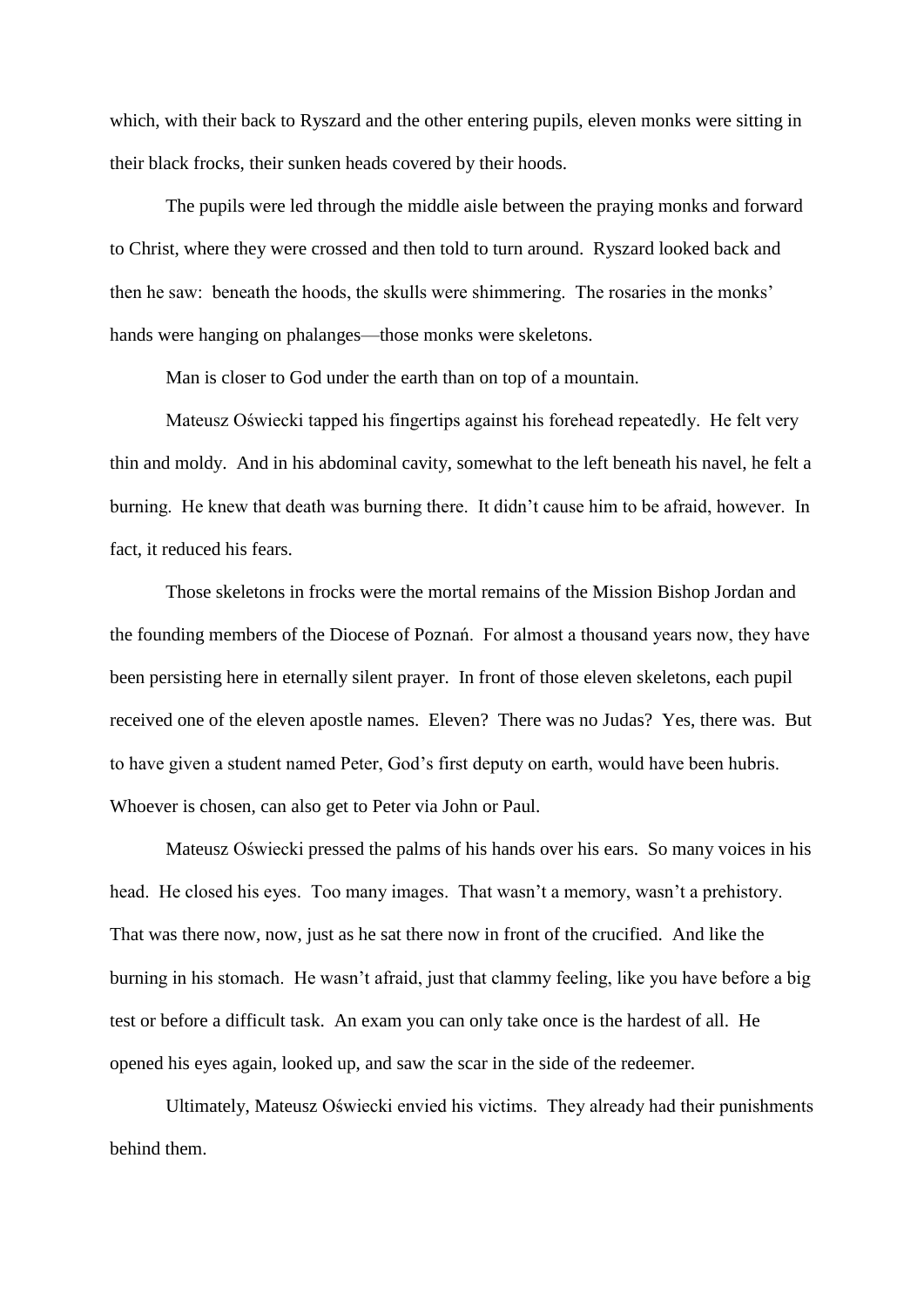He arose, exited the church, and looked briefly over to the blue light dancing in front of the Hotel Atlas. He proceeded slowly, his hood pulled over his forehead, through the rain to the metro station Saint Catherine.

When Alois Erhart returned to the Hotel Atlas, he was unable to enter the building. At least that's how he interpreted the hand the policeman was holding out in his direction. He didn't understand what the policeman was saying to him. He could not speak French well.

He had, for some time now, seen the rotating blue light of the police car and the emergency vehicle—and thought of a suicide. He slowly approached the hotel and that feeling immediately returned to him again, the one that had gripped him earlier that afternoon, as though nothing into which every person sooner or later heads suddenly spreads out like an announcement or a proclamation in the ribcage or the abdominal cavity. He felt it damply and breathlessly: that wonder that, in the limited shell of the body a growing emptiness can expand endlessly. The soul as a black hole, that all of the experiences it has made its whole life long, it has sucked up and disappeared, until only nothing is left, absolute emptiness, completely black, but without the mildness of a starless night.

Now he stood there, in front of the steps leading to the entrance to the hotel, with aching bones and muscles burning of fatigue, along with a few bystanders behind him, saying he's a guest of the hotel, he has a room there—which didn't change anything about the arm being held out in front of him. The situation seemed so surreal to him that he wouldn't have been surprised had he been arrested. But he wasn't just the old man whose body irrevocably stopped performing its tasks, he was also Professor Emeritus Dr. Erhart, who represented half of a life authority. Tourist, he said definitively. He's a tourist. Here! In this hotel. And he would like to go to his room. With that, the official accompanied him into the lobby and led him to a man in his mid-fifties, dressed in a much too tight grey suit, who asked him to identify himself.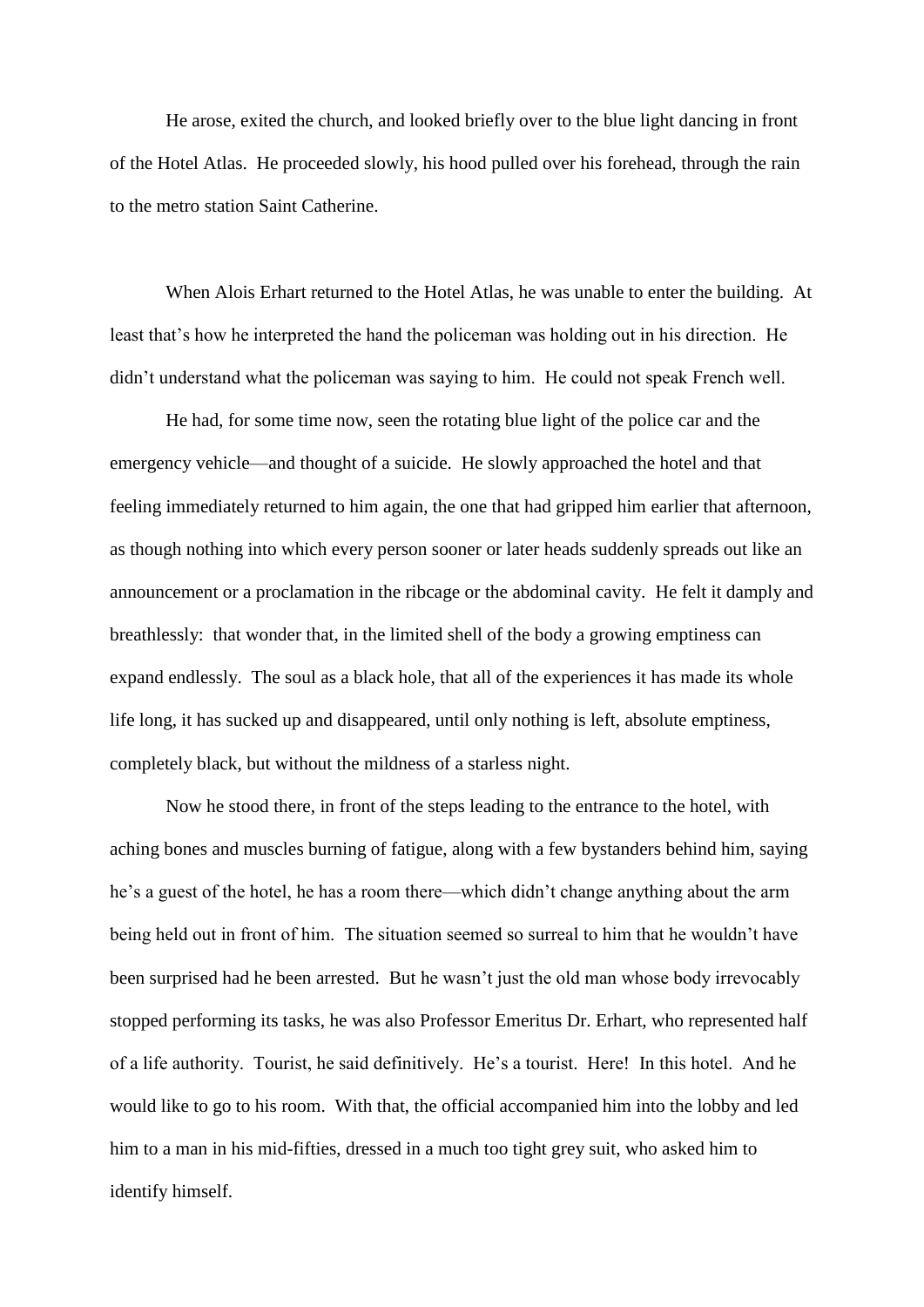Why was the Professor standing there with his head down? He saw the plump gas belly of that enormous man—and suddenly felt empathy. There are people who, in their massive physical presence, appear eternally strong, always fit, never sickly, until they suddenly lie there struck by lightning, dead at an age in which they say: that is no age at all. Always proud of their constitution, the consider themselves immortal as long as they can build their bodies in front of others, and squeeze others in between them. These people will never be confronted with the question of which decision they would have to make if they were old and chronically ill and, anytime soon, depending on care. That man was, at heart, festered and frail. He would soon fall, he just didn't know it.

Professor Erhart extended the pass to him.

When did he arrive? Parlez-vous français? No? English? When did he leave the

hotel? If he was in the hotel between nineteen and twenty o'clock?

Why all these questions?

Homicide commission. A man has been shot in one of the rooms of this hotel.

His right underarm hurt. Professor Erhart thought that perhaps it was already apparent how much his arm hurt him.

He retrieved his digital camera from the side pocket of his raincoat and turned it on. He could see where he had been. Each photo said where it had been taken.

The man smiled. Looked through the photos. Afternoon in the European Quarter. Schuman-Place. The Berlaymont-, the Justus Lipsius-Building. The street sign "Rue Joseph II". Why that street sign?

I'm an Austrian!

That's right.

The sculpture "Europe's Dream" in the Rue de la Loi. The bronze figure of a blind (or sleepwalking?) man, who takes a step from a socket into nothing. What all the tourists photograph. There. Nineteen O'Clock Fifteen: Grand Place. Various photos there until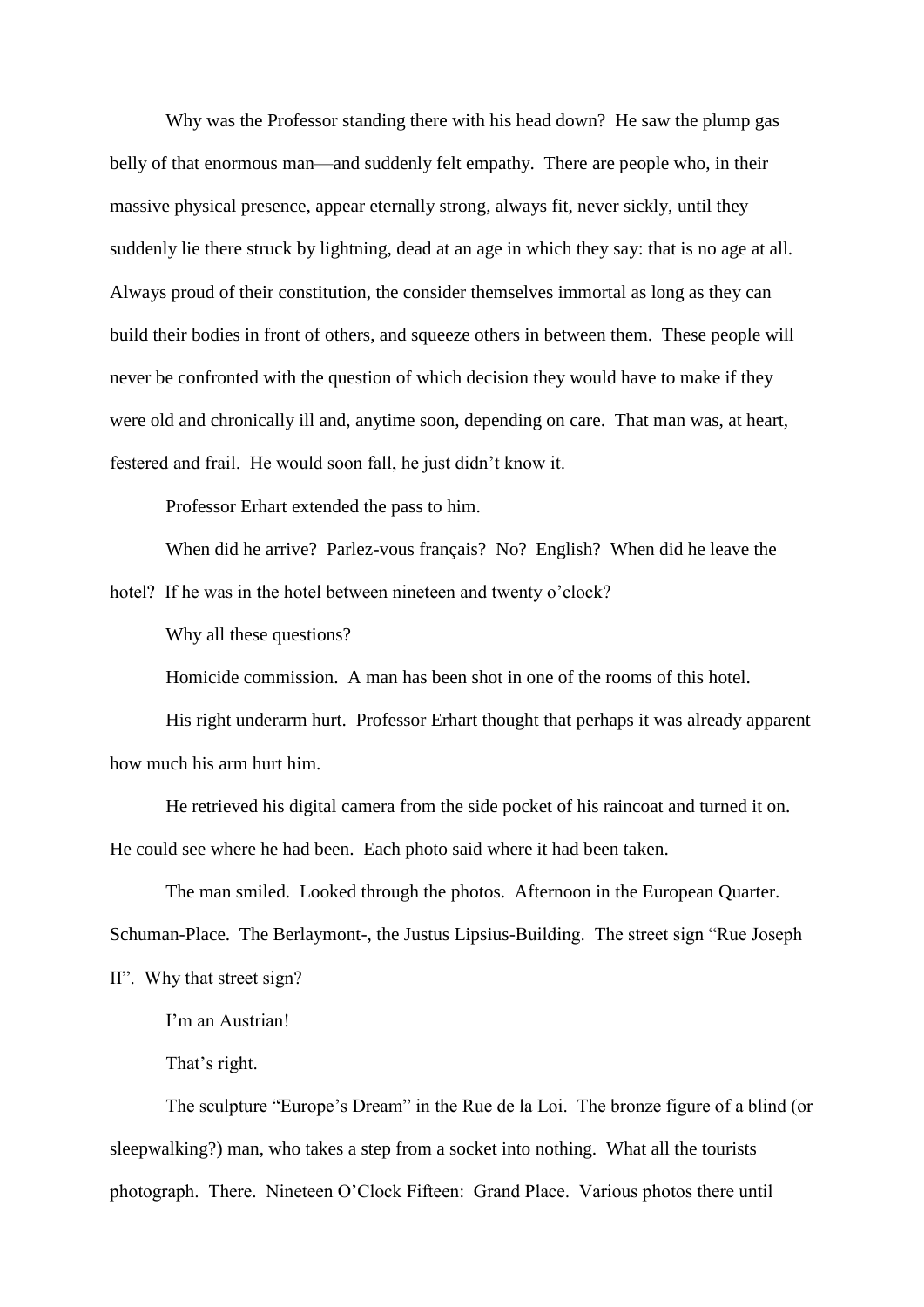nineteen o'clock twenty-eight. Then the last photo: twenty o'clock four, Saint Catherine, nave. The man kept clicking, that was the first photo again. He went back. Christ, the altar, in front of it, a man in a pew, on whose back it says "Guinness."

He grinned and gave him the camera back.

When Alois Erhart came into his room, he went over to the window, looked through the pane out onto the rain, ran his hand through his wet hair, and heard into himself. He heard nothing. When he returned around noon, he had just opened the window, leaned himself out wide to get a better overview of the square, had leaned out too wide and almost lost his balance. There was no more floor under his feet and he already saw the asphalt coming towards him. It happened so quickly he tumbled backwards, falling from the window to the floor, and landing with his right underarm on the heater, ending in a ridiculous pose and having the feeling as if he were in free fall, a feeling he could perhaps have in the second before his death. Then he pulled himself up, sat on the bed panting, and the euphoria was there: He was free. He could decide sovereignly. And he would reach a decision. But not yet. In due time. Suicide victim—stupid concept! He knew that he had to—and suddenly, he also knew that he could. Death, that was clear to him now, was as banal and futile and unavoidable as the point "possibly" at the end of an agenda. That was the moment when nothing else came. He would have to overcome dying. Jumping.

He didn't want to die the way his wife did. So helpless at the end, that he her—

He took the remote control and turned the television set on. Took off his shirt and saw that he had a bruise on his right arm. He pressed the remote control: further! He took his pants off, keep going! His socks, keep going! His underwear, keep going! He landed at the channel Arte. A film had just started playing there, a classic one: "Damned for All Eternity." It had been decades since he last saw that film. He lay down on the bed. A voice said: "This film is being presented to you by parship.de, the leading partner agency."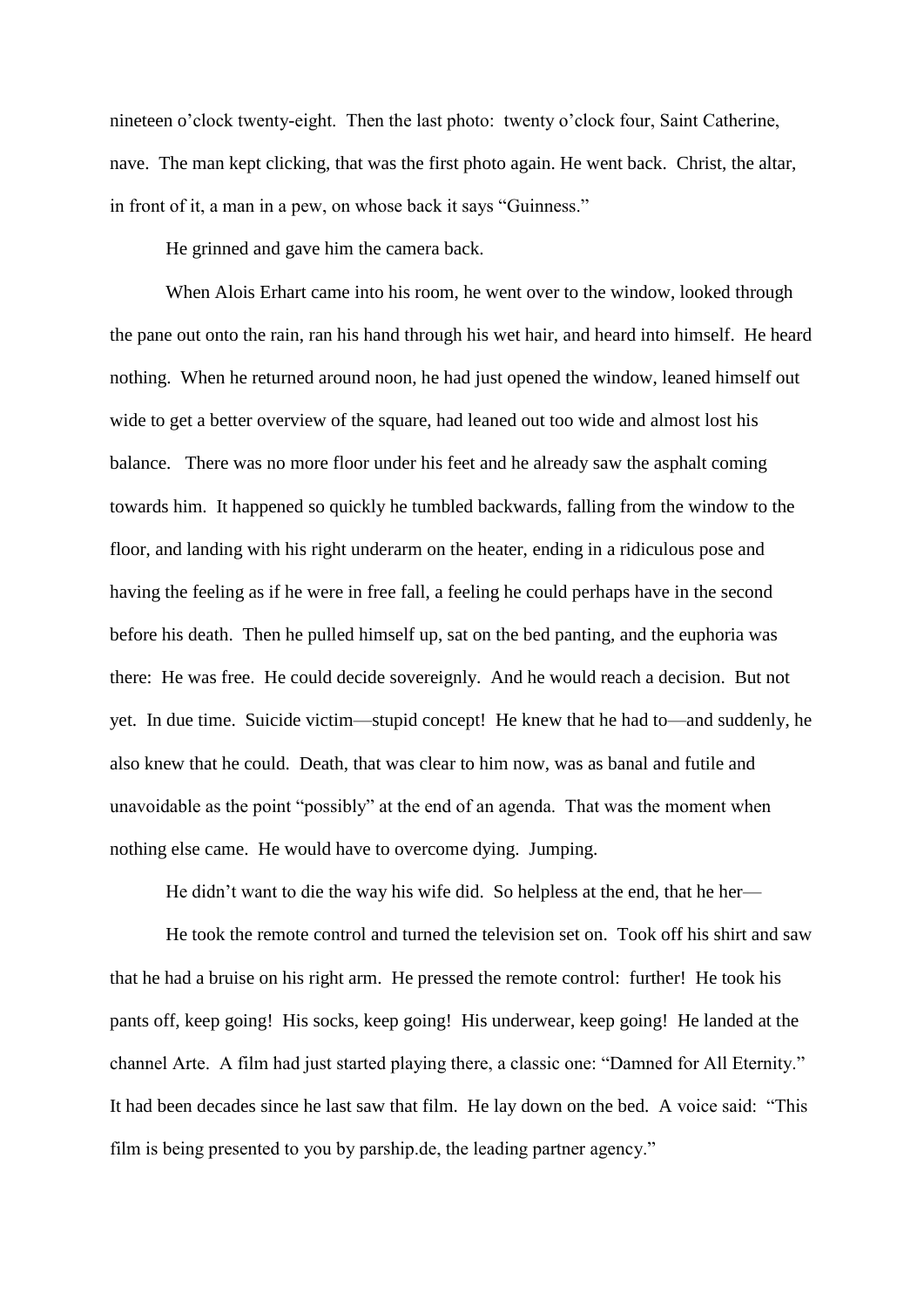It was no coincidence that, at that very moment, Fenia Xenopoulou thought about being rescued as the ambulance turned into the square and the siren could be heard. For days now, she had been thinking about nothing else. It had become her idea fix and so she thought about it now, too: Save me! He has to save me!

She was having dinner at Menelas Restaurant, located just across the street from the Hotel Atlas, together with Kai-Uwe Frigge, whom she, since she had an affair with him two years ago, privately called Fridsch, whereby it was coquettishly left open whether she was spoofing his name to "Fritz" because he was German or whether she was playing on "Fridge", the refrigerator, because he, in his sobering correct way, seemed so cold. Frigge, a gawky, nimble man in his mid-forties, originally from Hamburg and ten years already now in Brussels, had, with all the trench warfare, intrigues, and jockeying that accompanied constituting the new cabinet of the European Commission, been lucky (or else wasn't down on his luck) and had made an impressive career jump: he was now the Cabinet Chief in the General Direction for Trade, one of the most influential office directors of one of the most powerful Commissioners in the Union.

That both of them in this city full of first-class restaurants had decided to eat at a Greek place that proved to be rather mediocre was not due to Fenia Xenopoulou's wish to enjoy the aromas and tastes of her home cuisine. Kai-Uwe Frigge had suggested it. He wanted to show his Greek colleague a sign of solidarity, now that "the Greek's" near statebankruptcy and the fourth ridiculously expensive Greek bailout package had left them almost without any money at all. He was sure to get some bonus points when he texted her "Menelas? On the Vieux Marché-aux-Grains, Sainte-Catherine, apparently very good Greek food!" as a meeting point, and she answered "Okay." That was fine with her. She had already been living and working too long in Brussels for patriotism to mean anything to her. What she wanted was: her rescue.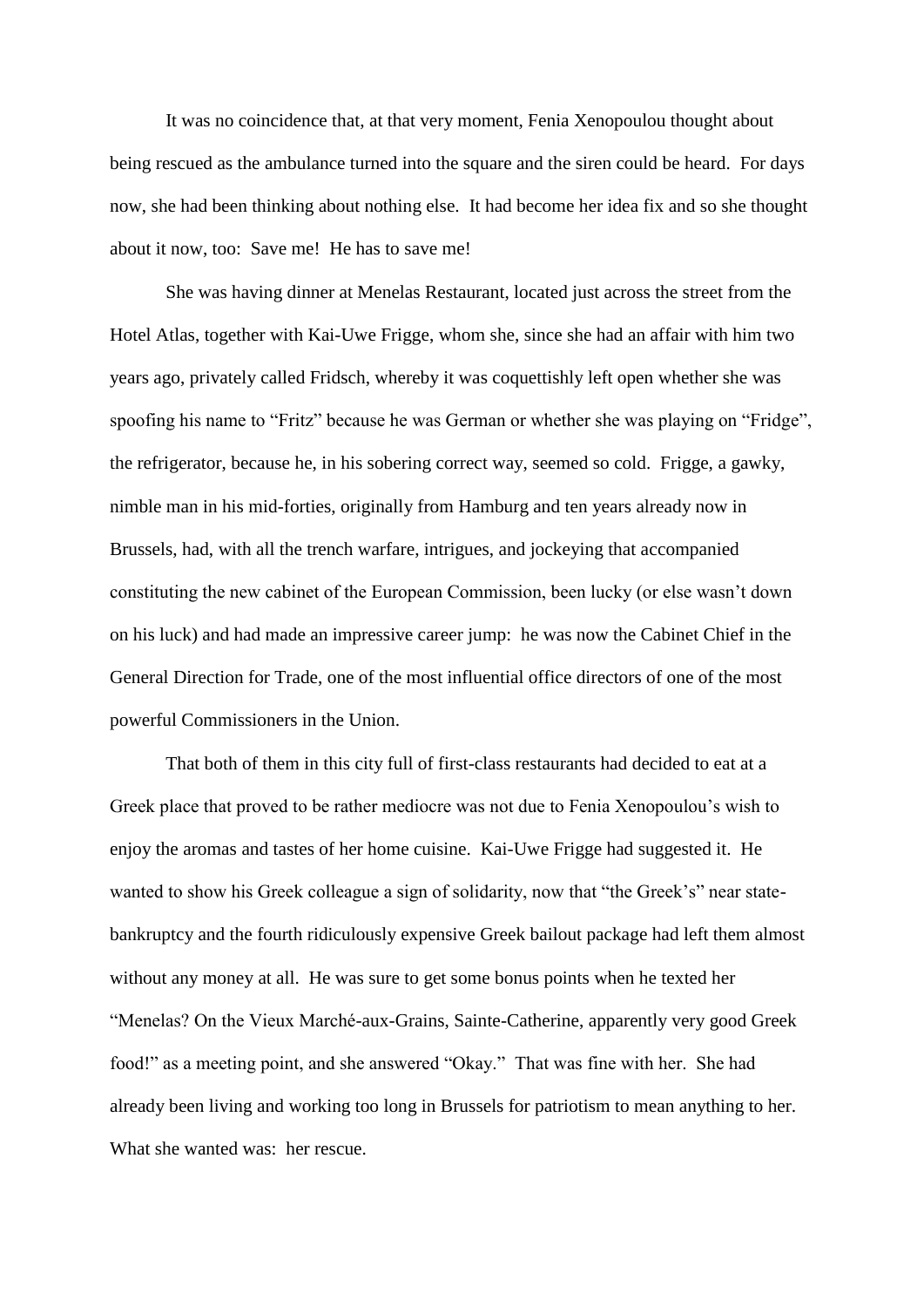To call the funds that could spare Greece bankruptcy an aid package, Frigge said. Oh, well, metaphors in our house are the luck of the draw.

Fenia Xenopoulou couldn't care less. She didn't understand what he meant, but she laughed radiantly. It had a masked effect, and she couldn't be certain if one still noticed it, that artificial feeling, or whether it still functioned the way it always used to, a masterful blend of facial muscles, timing, blinding white teeth and an image of irresistible artlessness. One must also have a natural talent for the artificial, but Fenia was, on account of her career curtsies—at her age, she had just turned forty—so distracted, that she could no longer be certain of her natural talents to please. Her self-doubt, so she thought, outweighed her appearance like a psoriasis.

Kai-Uwe had just ordered a Greek Farmer's Salad. Fenia's first impulse was to say, I'll have that as well. But then she heard herself order a baked beef and orzo casserole. It was lukewarm and dripping of fat. Why didn't she have herself under control anymore? She had to pay attention. The waiter poured some more wine. She looked at the wine glass and thought: eighty more calories. She sipped her water glass, pulled her strength together, and looked at Kai-Uwe. She tried to press her water glass with both hands to her lower lip and look seductive. Inwardly, she cursed. What was the matter with her?

Bailout fund!, Kai-Uwe said. In German you can build such neologisms. They only have to appear in the *Frankfurt Allgemeine* three times, and then you can no longer get rid of them. The boss says it into the camera. The translators have already started to sweat. The English and the French know their life preserver and life saver. But what, may we ask, is a "bailout fund"? The French translate it as "parachute." Then protests emerged from the Elysee-Palast. That sends the wrong signal. The Germans need to please—

As he ate an olive and put the pit on his plate, then it seemed to Fenia he was consuming the taste of the olive but was returning the calories to the kitchen.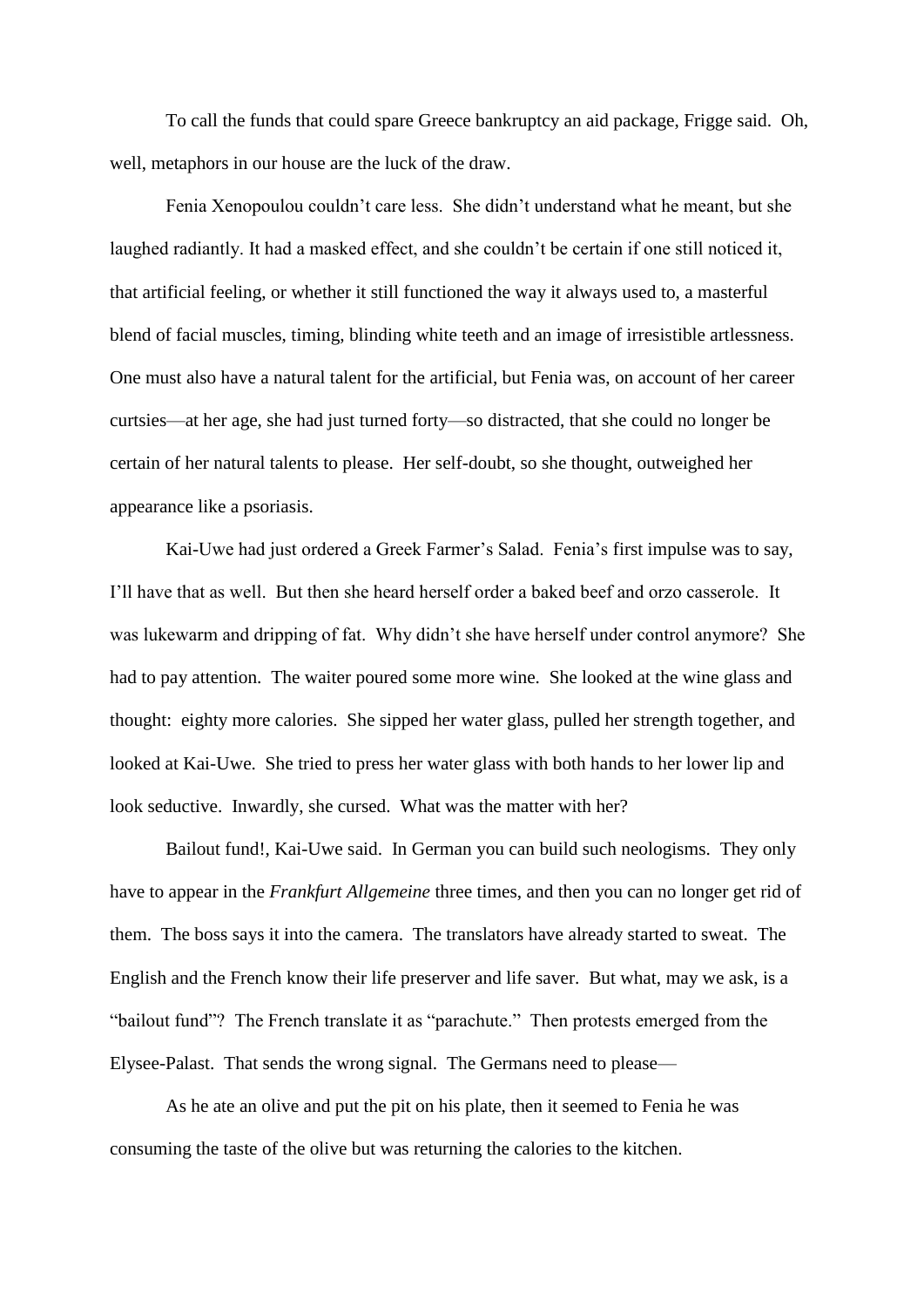That's when the blaring of the sirens began, and then the blue light, the blue, blue, blue, blue …

Fridsch?

Yes?

You must – You wanted to express it: save me. But that was impossible. She corrected herself: help me! No, she had to be competent, not appear in need of help.

Yes? He looked through the window of the restaurant over to the Hotel Atlas. He saw how a stretcher was pulled out of the vehicle and how men ran into the hotel with it. As close as Menelas was to the hotel, the distance was too great that he could have thought about death. For him, it was just choreography, people moving themselves to light and sound.

You have –, she already said, now she wanted to render the words unsaid, but that was no longer possible –… understand … but that's exactly what you're doing! I know it, you know, that  $I -$ 

Yes? He looked at her.

The sirens of the police cars.

Fenia Xenopoulou had at first worked in the General Direction for Competition. The Commissioner, a Spaniard, didn't have a clue. But every commissioner is as good as his or her office, and she attracted attention as an excellent part of a perfectly functional office. She got a divorce. She had neither the time nor the desire to spend every second or, later, third or fourth weekend seeing her husband in his Brussels apartment or visiting him in Athens where they would chat about some intimacies of Athenian society and puff on cigars like caricatures of nouveaux riches. She had married a celebrity attorney and thrown a provincial attorney out of her apartment! Then she climbed a notch higher and entered the cabinet of the Commissioner for Trade. You obtain merits in trade when you shatter trade restrictions. There was no more private life for her anymore, no more fetters, just free world trade. She really believed that the career she saw before her would be her reward for participating in the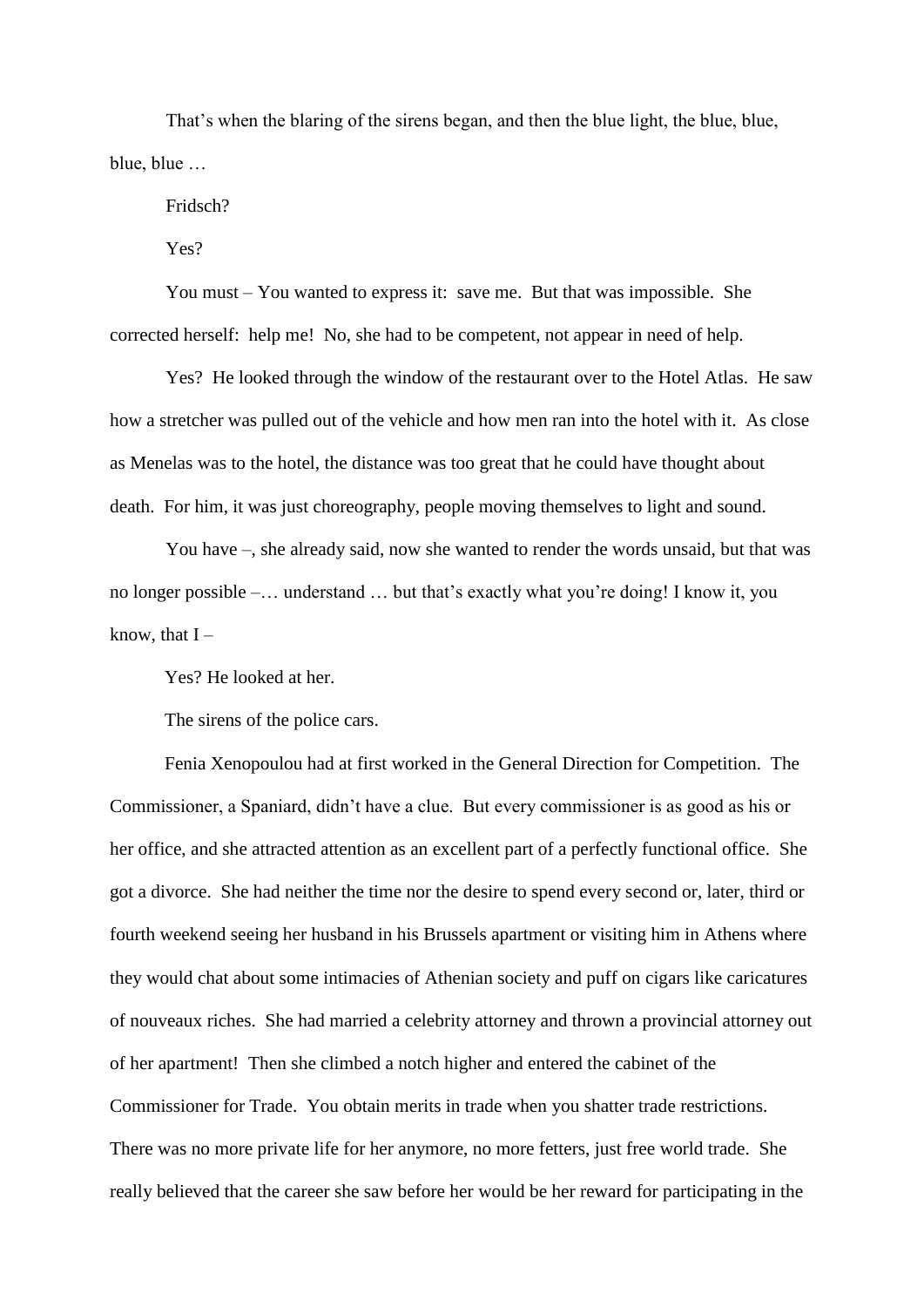improvement of her part of that world. For her, fair trade was a tautology. Trade was the precondition for global fairness. The Commissioner, a Dutchman, had scruples. He was so unbelievably correct. Fenia worked hard to figure out how many gulden his scruples cost. The man still calculated in gulden. The laurel he received when Fenia convinced him was worth its weight in gold. Now, the next raise was supposed to come. She expected, following the European election and the new constitution of the Commission, to continue to advance. And, as a matter of fact, she was promoted. She received a department. Was that a problem? She experienced the promotion as a downgrading, a career setback. She was named Head of Direction C ("Communication") in the General Direction of Culture!

## Culture!

She had studied economics at the London School of Economics, postgraduate at Stanford University, withstood the competition, and was now in charge of Culture! That wasn't even as sensible as playing Monopoly! Culture was a worthless department, without a budget, without any weight in the Commission, without power and influence. Colleagues called Culture an alibi-department—if only it were that! An alibi is important, every action needs an alibi. But Culture wasn't even a sham, because there wasn't even an eye that watched what Culture was doing. When the Commissioner for Trade or for Energy, yes, even when the Commissioner for Catching Fish had to leave and go to the bathroom, the discussion was interrupted and people waited until he or she returned. But if the Culture Commissioner had to leave, people kept right on talking, no one even noticed whether she was sitting at the table or on the toilet.

Fenia Xenopoulou climbed into an elevator that continued going up, but then, undetectedly, got stuck between two floors.

I have to get out!, she said. When she returned from the bathroom, she saw that he was making a telephone call. He hadn't even waited.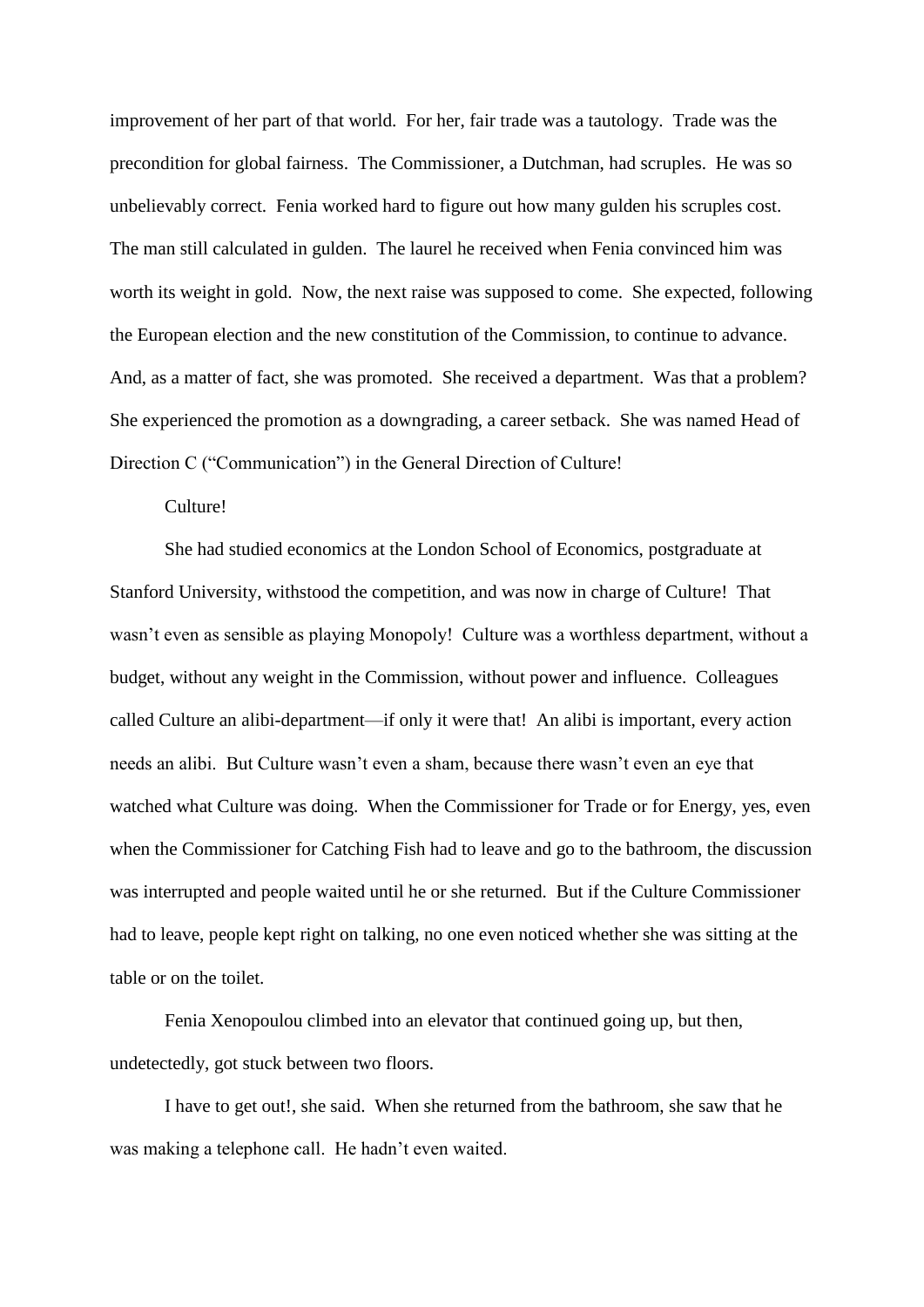Fridsch and Fenia looked through the big window across to the hotel, silent like an old married couple that was happy that something had just happened about which they could then say something.

What's going on over there?

I have no idea. Perhaps somebody in the hotel had a heart attack?, Fridsch said.

But if somebody has a heart attack, the police don't come right away!

That's right, he said. And, after a short pause—he almost said: A propos heart?

What's new in your love life? But he passed on that question.

You've got something on your mind, he said.

Yes, I do!

You can tell me everything, you know.

He listened and nodded and nodded. Every now and then, he uttered a prolonged "okay," to show her he was still following her, and then, finally, he asked her: What can I do for you?

You need to make a request for me. Can you please–please make a request for me? I would like to return to Trade. Or can you talk with Queneau? You understand him so well. He listens to you. Perhaps he can do something. I have to get away from Culture. I'm suffocating there.

Yes, he said. All of a sudden, he was afraid. That, perhaps, was too great a word. He felt a trepidation he couldn't understand. He never contemplated his life. At some earlier point in time, he had thought about his life—much, much earlier, before he had much life experience. They were fantasies, dreams. He had mistaken dreams for thoughtfulness. One couldn't say that he had chased his dreams. It was as if he had gone to a certain track, to that part of the track where a certain goal simply begins. Ever since, he's been on the rails. He knew in his inner being that it was often pure luck he hadn't fallen off the track. But as long as he was still on the track, there was nothing he had to think about. It either functioned or it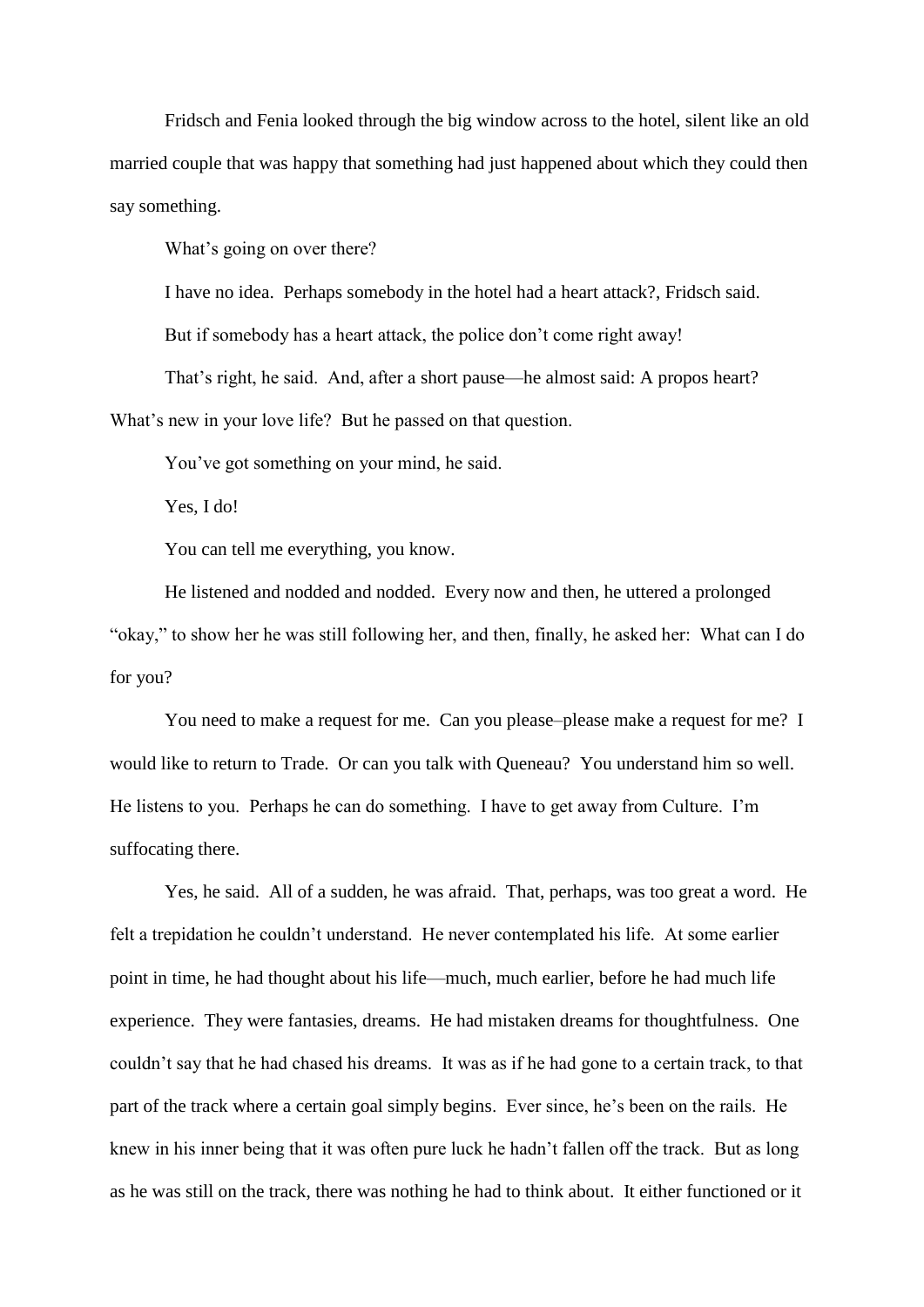didn't. When it functioned, then "it" was replaced by "one." One functions. He didn't think about any of that. That was perfectly clear to him. He confused that clarity with a certain reason for doing what he did, without having to think about every individual step he took. But now there was a slight falter in his gait. Why? He didn't ask himself that. He just felt that slight trepidation. Now I need to go to the bathroom for a minute.

He washed his hands and observed himself in the mirror. He was no stranger to himself. Not being a stranger is, at the same time, also not being intimate. He took a Viagra tablet from his wallet. He always carried one with him. He bit into it, swallowed some water, and then he washed his hands again.

He knew that Fenia, just like himself, would have to be out of the house tomorrow morning very early. They would both soon have to be in bed if they were going to be able to function tomorrow morning.

They took a taxi to Ixelles, to his apartment. He feigned desire; she feigned an orgasm. The chemistry worked. Through the window, the light of the illuminated advertisement was blinking blue from the bar at Le Cerf Bleu on the other side of the street. Kai-Uwe Frigge stood up again and closed the curtain.

Was there a man standing at the window? The black Avenger. The Phantom. The Shadowman. He looked like a comedy figure who had been painted on the abandoned wall of the house. All of the windows of the house across the way from the Hotel Atlas, on the corner of the Rue de la Braie, were dark. The display windows were nailed shut. On the house wall next to it, unreadable words written in a secret code were sprayed. In front of the house, there was a construction site fence from the demolition company De Meuter. Of course, Commissioner Brunfaut knew that that black figure nestled in by an in the first floor of the dead house was not a Graffito. But it made that impression. On every corner and end of this city there were house walls and fire walls all the way up to Dachfirsten with copies and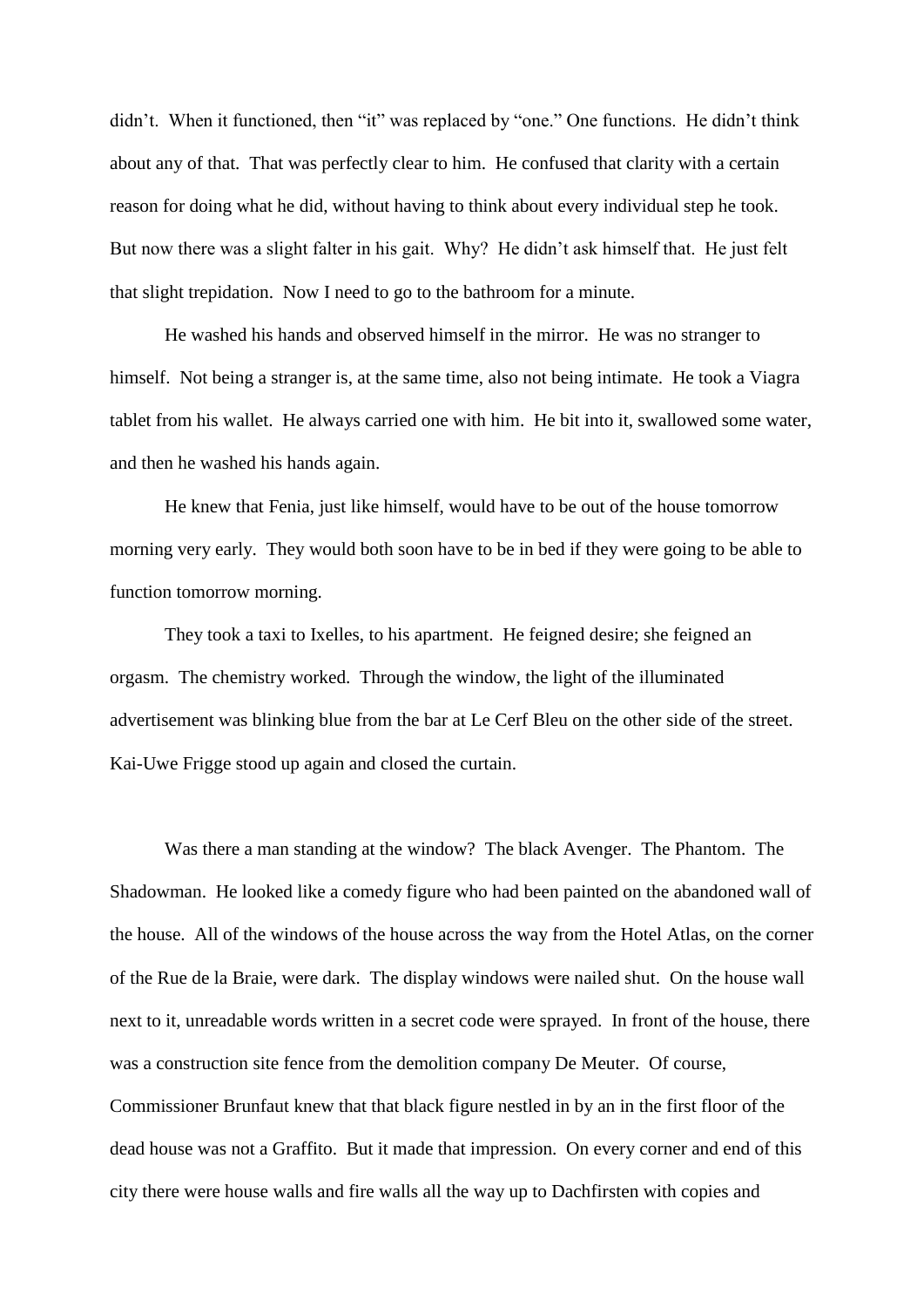variations and drawings by Hergé or Morris, animals by Bonom or works by the boys who considered themselves their disciples. If Brussels was an open book, then it was a comic book. Commissioner Brunfaut had come ouf of the Hotel Atlas.

The year certainly begins well, Commissioner! Every year certainly begins well, Brunfaut said. The rain had let up, the Commissioner stood with his legs apart and, as he talked with the men, let his eyes wander around the surrounding buildings. And then he saw it: the fenced-in shadow figure.

It stood right there: a man at the window. Of a house about to be demolished. The Commissioner looked up at it, fixated on it. The man didn't move. Was it really a human being? Or a doll? Why would a doll be standing there behind the window? Or was it a shadow, whose contour was deceiving him? Or perhaps even the graffiti. The Commissioner grinned. Not really, of course. Just inwardly. No, a man was standing there. Did he see that the Commissioner looked up to him? What had he seen?

Let's go!, said Commissioner Brunfaut. Get to work! You take this house, you, this one! And you –

*Die Bruchbude*, too? But it's empty!

At that moment, the shadowman disappeared.

He moved away from the window. Where were his cigarettes? Perhaps in his coat. His coat was lying on the kitchen stool, the only piece of furniture that was still in the apartment. David de Vriend went into the kitchen and took his coat. What did he want? The coat. Why? He stood there indecisively, looking at the coat. It was time to go. Yes. There was nothing more here to do. The apartment was completely empty. He looked at a rectangular fleck on the wall. A picture had been hanging there. "Wald bei Boortmeerbeek," an idyllic landscape picture. He could remember how it used to hang there, until he didn't see it anymore. And now: an empty space. The only thing to be seen was that something used to